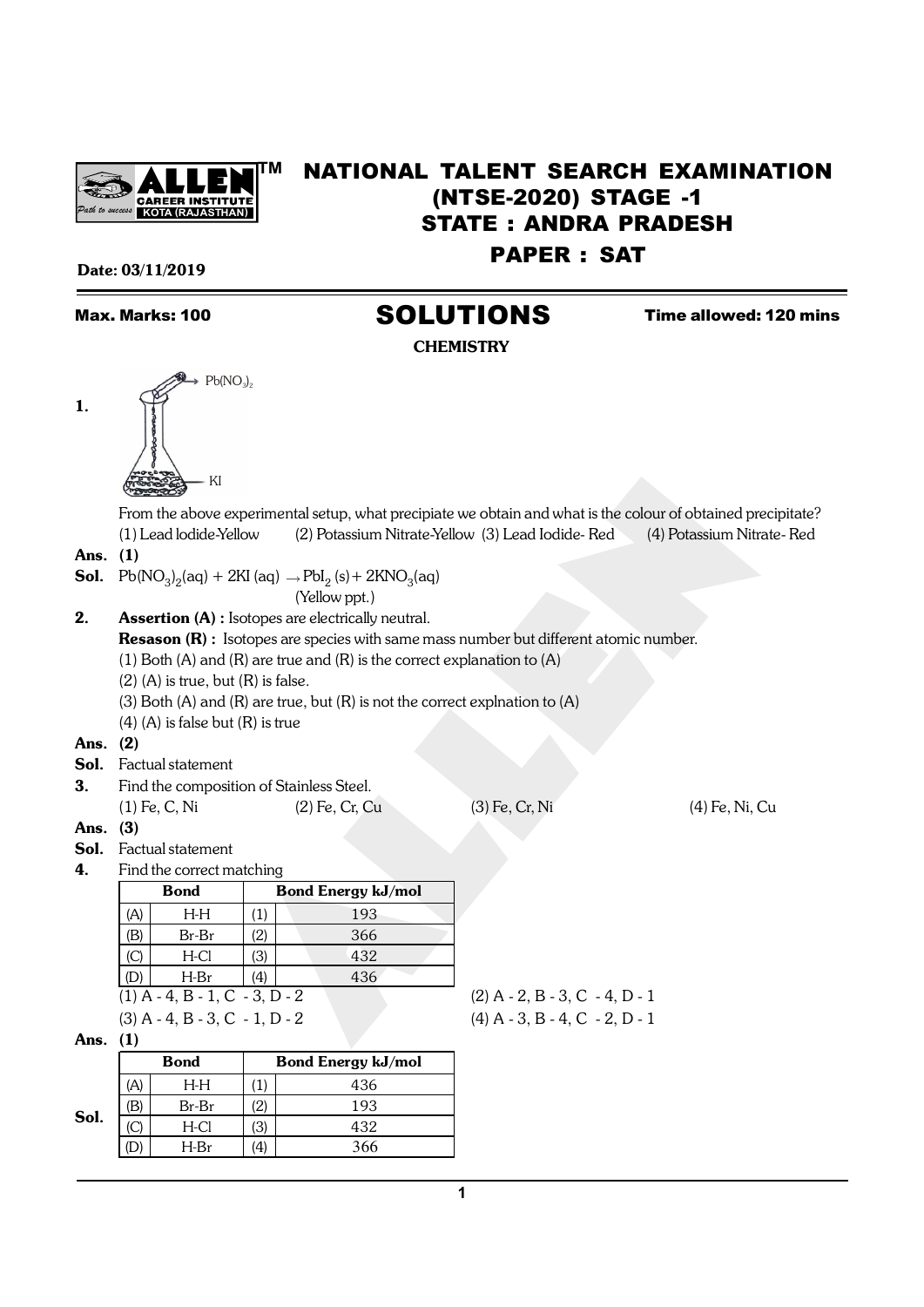| 5.                                                                |                                                                                                                                                           | The allowable combinations of quantum numbers for each of the electron in 4s, 3p, 5d orbitals respectively. |                                  |                   |  |  |
|-------------------------------------------------------------------|-----------------------------------------------------------------------------------------------------------------------------------------------------------|-------------------------------------------------------------------------------------------------------------|----------------------------------|-------------------|--|--|
|                                                                   |                                                                                                                                                           | (1) n = 4, l = 0, m <sub>1</sub> = 0; n = 3, l = 2, m <sub>1</sub> = -1; n = 5, l = 3, m <sub>1</sub> = -2  |                                  |                   |  |  |
|                                                                   |                                                                                                                                                           | (2) n = 4, 1 = 0, m <sub>1</sub> = +1; n = 3, 1 = 2, m <sub>1</sub> = 1; n = 5, 1 = 3, m <sub>1</sub> = 0   |                                  |                   |  |  |
|                                                                   |                                                                                                                                                           | (3) $n = 4$ , $l = 0$ , $m_l = 0$ ; $n = 3$ , $l = 1$ , $m_l = 0$ ; $n = 5$ , $l = 2$ , $m_l = -1$          |                                  |                   |  |  |
|                                                                   |                                                                                                                                                           | (4) $n = 4$ , $l = 0$ , $m_1 = 0$ ; $n = 3$ , $l = 0$ , $m_1 = 0$ ; $n = 5$ , $l = 1$ , $m_1 = 0$           |                                  |                   |  |  |
| Ans.                                                              | (3)                                                                                                                                                       |                                                                                                             |                                  |                   |  |  |
| Sol.                                                              |                                                                                                                                                           | n                                                                                                           | $\mathbf{l}$                     | m                 |  |  |
|                                                                   | 4s                                                                                                                                                        | 4                                                                                                           | 0                                | 0                 |  |  |
|                                                                   | 3p                                                                                                                                                        | 3                                                                                                           | 1                                | $+1,0,-1$         |  |  |
|                                                                   | 5d                                                                                                                                                        | 5                                                                                                           | $\overline{2}$                   | $\pm 2, \pm 1, 0$ |  |  |
| 6.                                                                | <b>IUPAC</b> Name of                                                                                                                                      |                                                                                                             |                                  |                   |  |  |
|                                                                   |                                                                                                                                                           |                                                                                                             |                                  |                   |  |  |
|                                                                   | $\begin{array}{c} \mathrm{CH}_3 \\  \phantom{0} \mathrm{CH}_2-\mathrm{C}-\mathrm{CH}_2-\mathrm{COOH} \\  \phantom{0} \mathrm{OH} \phantom{0} \end{array}$ |                                                                                                             |                                  |                   |  |  |
|                                                                   |                                                                                                                                                           |                                                                                                             |                                  |                   |  |  |
|                                                                   |                                                                                                                                                           |                                                                                                             |                                  |                   |  |  |
|                                                                   | (1) 3-Hydroxy-3 -methyl butanoic acid                                                                                                                     |                                                                                                             | (2) 2-Hydroxy -2 -methyl butane  |                   |  |  |
|                                                                   | (3) 3,3-Diethyl butane                                                                                                                                    |                                                                                                             | (4) 3-Ethyl - 2 -methyl propane  |                   |  |  |
| Ans. (1)                                                          |                                                                                                                                                           |                                                                                                             |                                  |                   |  |  |
|                                                                   |                                                                                                                                                           |                                                                                                             |                                  |                   |  |  |
| Sol.                                                              |                                                                                                                                                           |                                                                                                             |                                  |                   |  |  |
|                                                                   | <b>OH</b>                                                                                                                                                 |                                                                                                             |                                  |                   |  |  |
|                                                                   |                                                                                                                                                           |                                                                                                             |                                  |                   |  |  |
|                                                                   | B<br>С<br>А                                                                                                                                               | D                                                                                                           |                                  |                   |  |  |
| 7.                                                                |                                                                                                                                                           |                                                                                                             |                                  |                   |  |  |
|                                                                   |                                                                                                                                                           |                                                                                                             |                                  |                   |  |  |
|                                                                   |                                                                                                                                                           |                                                                                                             |                                  |                   |  |  |
|                                                                   |                                                                                                                                                           |                                                                                                             |                                  |                   |  |  |
|                                                                   | Cu<br>Al<br>Fe                                                                                                                                            | Zn                                                                                                          |                                  |                   |  |  |
|                                                                   |                                                                                                                                                           | If we added $\text{FeSO}_4$ to above four test tubes, in which test tube we observe black residue?          |                                  |                   |  |  |
|                                                                   | $(1)$ "A" and "B"                                                                                                                                         | "A" and "C"<br>(2)                                                                                          | $(3)$ "B" and "C"                | (4) "B" and "D"   |  |  |
| Ans.                                                              | (4)                                                                                                                                                       |                                                                                                             |                                  |                   |  |  |
|                                                                   |                                                                                                                                                           | <b>Sol.</b> Al and Zn are more reactive than Fe, so it will displace it.                                    |                                  |                   |  |  |
| 8.                                                                | Match the following                                                                                                                                       |                                                                                                             |                                  |                   |  |  |
|                                                                   | List - P                                                                                                                                                  | List - Q                                                                                                    |                                  |                   |  |  |
|                                                                   | (A) Ethane                                                                                                                                                | 2 sp carbons<br>(i)                                                                                         |                                  |                   |  |  |
|                                                                   | (B) Ethylene                                                                                                                                              | 6 sp <sup>2</sup> carbons<br>(ii)                                                                           |                                  |                   |  |  |
|                                                                   | (C) Acetylene                                                                                                                                             | (iii)<br>$2$ sp <sup>3</sup> carbons                                                                        |                                  |                   |  |  |
|                                                                   | (D) Benzene                                                                                                                                               | $2$ sp <sup>2</sup> carbons<br>(iv)                                                                         |                                  |                   |  |  |
|                                                                   | The correct answer is                                                                                                                                     |                                                                                                             |                                  |                   |  |  |
|                                                                   | $(1)$ A - 3, B - 4, C - 1, D - 2                                                                                                                          |                                                                                                             | $(2)$ A - 2, B - 3, C - 1, D - 4 |                   |  |  |
|                                                                   | $(3)$ A - 3, B - 2, C - 4, D - 1                                                                                                                          |                                                                                                             | $(4)$ A - 4, B - 3, C - 1, D - 2 |                   |  |  |
| Ans.                                                              | (1)                                                                                                                                                       |                                                                                                             |                                  |                   |  |  |
| Sol.                                                              |                                                                                                                                                           | In Ethane, each carbon has 4 sigma bonds = $sp^3$ hybridisation                                             |                                  |                   |  |  |
| In Ethylene, each carbon has 3 sigma bonds = $sp^2$ hybridisation |                                                                                                                                                           |                                                                                                             |                                  |                   |  |  |

In Acetylene, each carbon has 2 sigma bonds = sp hybridisation

In Benzene, each carbon has  $\,3\,$ sigma $\,$ bonds  $=\mathrm{sp}^2\,$ hybridisation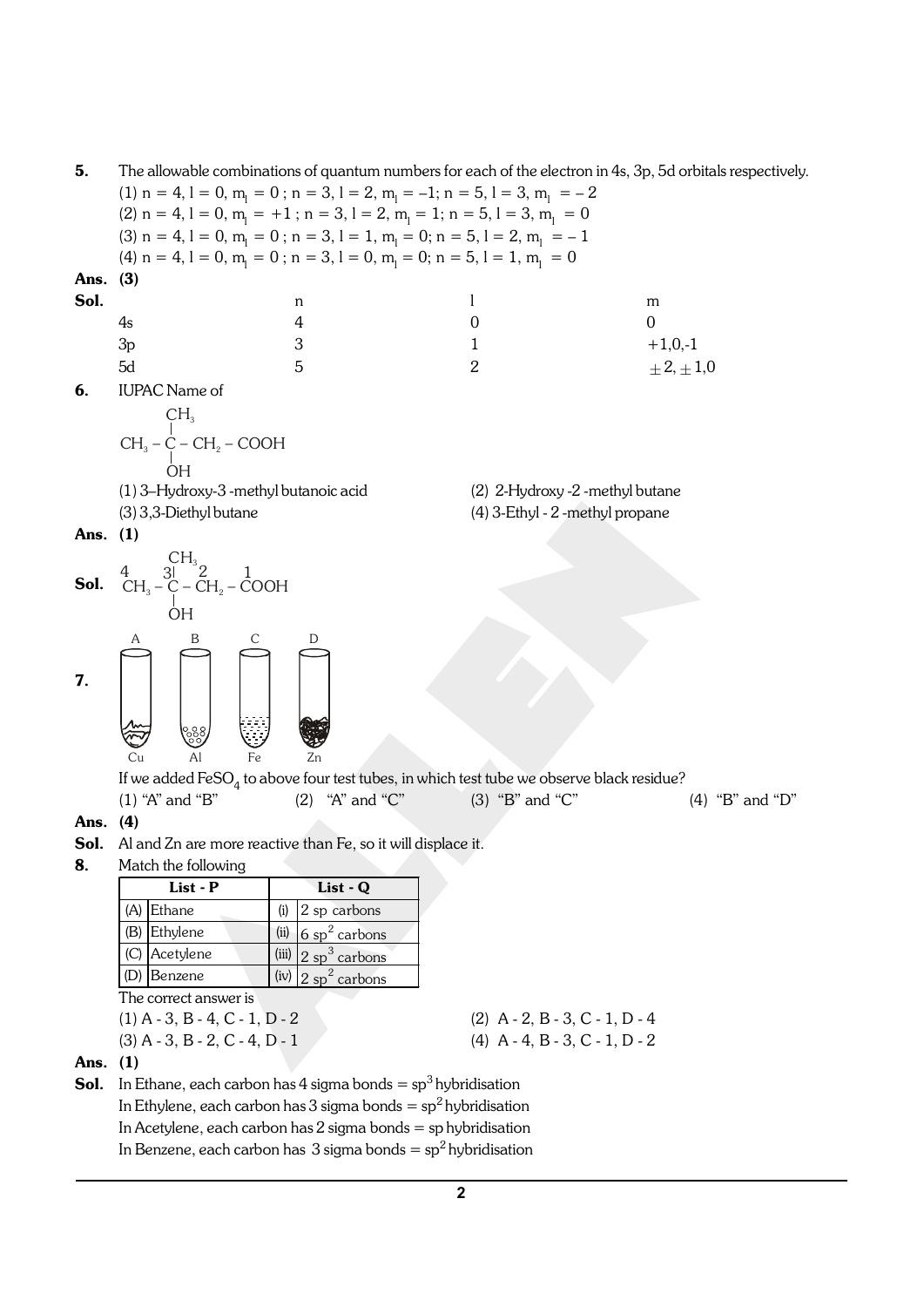| 9.       | The elements A, B, C and D have atomic numbers 9, 10, 11 and 12 respectively. The correct order of ionization<br>energy is |                                                                                     |                                                                                                                                                                                                          |                |                                     |  |  |  |
|----------|----------------------------------------------------------------------------------------------------------------------------|-------------------------------------------------------------------------------------|----------------------------------------------------------------------------------------------------------------------------------------------------------------------------------------------------------|----------------|-------------------------------------|--|--|--|
|          | (1) B > A > D > C                                                                                                          | $(2) B > A > C > D$ $(3) A > B > C > D$                                             |                                                                                                                                                                                                          |                | (4) D > C > B > A                   |  |  |  |
| Ans.     | (1)                                                                                                                        |                                                                                     |                                                                                                                                                                                                          |                |                                     |  |  |  |
| Sol.     |                                                                                                                            |                                                                                     | In the modern periodic table when we move from left to right in a same period, ionisation energy increases.                                                                                              |                |                                     |  |  |  |
|          | In the modern periodic table when we move from top to bottom in a same group, ionisation energy decreases.                 |                                                                                     |                                                                                                                                                                                                          |                |                                     |  |  |  |
| 10.      | An atom 'A' belongs to III A group and another atom "B" belongs to VI A group. The formula of the compound                 |                                                                                     |                                                                                                                                                                                                          |                |                                     |  |  |  |
|          | formed is                                                                                                                  |                                                                                     |                                                                                                                                                                                                          |                |                                     |  |  |  |
|          | $(1)$ A <sub>2</sub> B                                                                                                     | $(2)$ A <sub>2</sub> B <sub>3</sub>                                                 | $(3)$ A <sub>3</sub> B <sub>2</sub>                                                                                                                                                                      |                | $(4)$ A <sub>3</sub> B <sub>6</sub> |  |  |  |
| Ans.     | (2)                                                                                                                        |                                                                                     |                                                                                                                                                                                                          |                |                                     |  |  |  |
| Sol.     |                                                                                                                            |                                                                                     | IIIA group means the valency of element A is 3, VIA group means valency of element B is 2                                                                                                                |                |                                     |  |  |  |
| 11.      |                                                                                                                            | Set of elements with the folowing atomic numbers belongs to the same group.         |                                                                                                                                                                                                          |                |                                     |  |  |  |
|          | $(1)$ 9, 16, 35, 3                                                                                                         | $(2)$ 12, 20, 4,38                                                                  | $(3)$ 11, 19, 27, 5                                                                                                                                                                                      |                | $(4)$ 24, 47, 42, 55                |  |  |  |
| Ans.     | (2)                                                                                                                        |                                                                                     |                                                                                                                                                                                                          |                |                                     |  |  |  |
| 12.      | <b>Sol.</b> $_{4}$ Be, $_{12}$ Mg, $_{20}$ Ca, $_{38}$ Sr                                                                  |                                                                                     |                                                                                                                                                                                                          |                |                                     |  |  |  |
|          | $Al^{3+}$ , Mg <sup>2+</sup> , O <sup>2-</sup> , F <sup>-</sup>                                                            | Find the corect increasing order of ionic radius among                              |                                                                                                                                                                                                          |                |                                     |  |  |  |
|          | (1) $F^{-} < Mg^{2+} < Al^{3+} < O^{2-}$                                                                                   |                                                                                     | (2) $Al^{3+} < Mg^{2+} < O^{2-} < F^{-}$                                                                                                                                                                 |                |                                     |  |  |  |
|          | (3) $Al^{3+} < Ma^{2+} < F^{-} < O^{-2}$                                                                                   |                                                                                     | (4) $Mq^{2+} < F^{-} < O^{-2} < Al^{3+}$                                                                                                                                                                 |                |                                     |  |  |  |
| Ans. (3) |                                                                                                                            |                                                                                     |                                                                                                                                                                                                          |                |                                     |  |  |  |
| Sol.     |                                                                                                                            | $Al^{3+}$                                                                           | $Mg^{2+}$                                                                                                                                                                                                | $F^-$          | $O^2$                               |  |  |  |
|          | Z                                                                                                                          | 13                                                                                  | 12                                                                                                                                                                                                       | $\overline{9}$ | 8                                   |  |  |  |
|          | $e-$                                                                                                                       | 10                                                                                  | 10                                                                                                                                                                                                       | 10             | 10                                  |  |  |  |
| 13.      |                                                                                                                            | Electro-negativity of the following elements increase in the order                  |                                                                                                                                                                                                          |                |                                     |  |  |  |
|          | $(1)$ C, N, Si, P                                                                                                          | $(2)$ P, Si, N, C                                                                   | $(3)$ Si, P, C, N                                                                                                                                                                                        |                | (4) N, Si, C, P                     |  |  |  |
| Ans.     | (3)                                                                                                                        |                                                                                     |                                                                                                                                                                                                          |                |                                     |  |  |  |
| Sol.     |                                                                                                                            | Si                                                                                  | $\mathsf{P}$                                                                                                                                                                                             | C              | $\mathbb N$                         |  |  |  |
|          | Electronegativity value                                                                                                    | 1.8                                                                                 | 2.1                                                                                                                                                                                                      | 2.5            | 3.0                                 |  |  |  |
|          |                                                                                                                            |                                                                                     | Geography                                                                                                                                                                                                |                |                                     |  |  |  |
| 14.      | Which of the following is the correct statement?                                                                           |                                                                                     |                                                                                                                                                                                                          |                |                                     |  |  |  |
|          |                                                                                                                            |                                                                                     | I. The peninsular plateau is one of the most ancient land blocks on the earth's surface.<br>II. One of the remarkable features of the peninsular plateau is black soils formed due to volcanic activity. |                |                                     |  |  |  |
|          |                                                                                                                            |                                                                                     | (l) Only I is true. (2) Only II is correct. (3) I and II are correct. (4) I and II are incorrect.                                                                                                        |                |                                     |  |  |  |
| Ans.     | (3)                                                                                                                        |                                                                                     |                                                                                                                                                                                                          |                |                                     |  |  |  |
| Sol.     | Both the given statements are correct.                                                                                     |                                                                                     |                                                                                                                                                                                                          |                |                                     |  |  |  |
| 15.      |                                                                                                                            |                                                                                     | Which of the following is not true with reference to the climatic condition required for the cultivation of rice?                                                                                        |                |                                     |  |  |  |
|          | (1) It requires high humidity.                                                                                             |                                                                                     | (2) It requires high temperature i.e. above $25^{\circ}$ C.                                                                                                                                              |                |                                     |  |  |  |
|          | (3) It requires annual rainfall above 100 cm.                                                                              |                                                                                     | (4) It requires 210 frost free days.                                                                                                                                                                     |                |                                     |  |  |  |
| Ans.     | (4)                                                                                                                        |                                                                                     |                                                                                                                                                                                                          |                |                                     |  |  |  |
| Sol.     | The requirement for frost free days is for Cotton.                                                                         |                                                                                     |                                                                                                                                                                                                          |                |                                     |  |  |  |
| 16.      |                                                                                                                            | Which of the following statements is not true regarding India's climate?            |                                                                                                                                                                                                          |                |                                     |  |  |  |
|          |                                                                                                                            | (1) India's climate has characteristics of tropical as well as subtropical climate. |                                                                                                                                                                                                          |                |                                     |  |  |  |
|          |                                                                                                                            | (2) The climate of India is strongly influenced by trade winds.                     |                                                                                                                                                                                                          |                |                                     |  |  |  |
|          |                                                                                                                            | (3) The climate of India is described as the monsoon type.                          |                                                                                                                                                                                                          |                |                                     |  |  |  |
|          |                                                                                                                            | (4) The North-East monsoons are responsibly for most of the rainfall in India.      |                                                                                                                                                                                                          |                |                                     |  |  |  |
| Ans.     | (4)                                                                                                                        |                                                                                     |                                                                                                                                                                                                          |                |                                     |  |  |  |
| Sol.     |                                                                                                                            | Most of the rainfall in India occurs due to South West Rainfall.                    |                                                                                                                                                                                                          |                |                                     |  |  |  |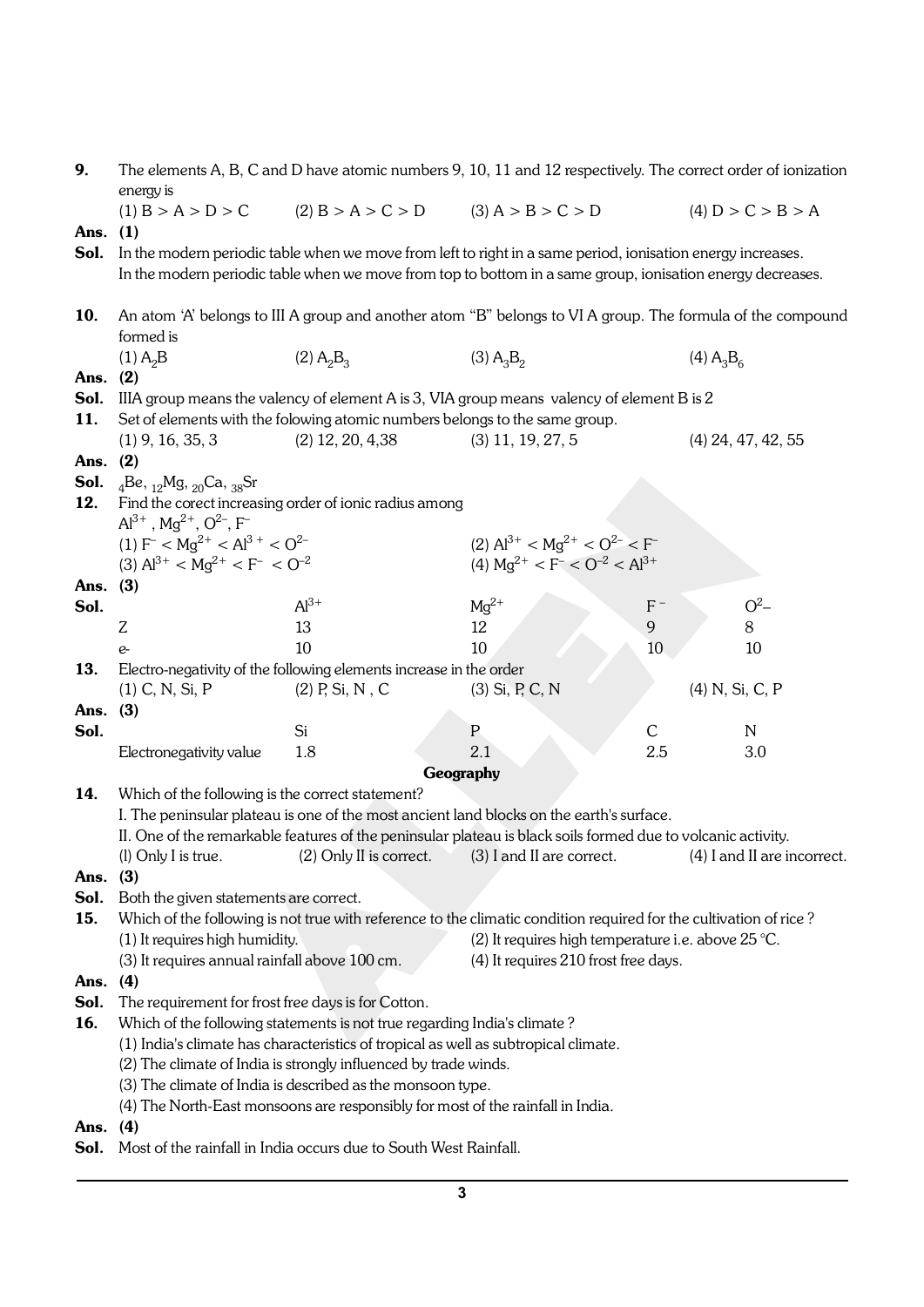17. Which of the following lake is a fresh water lake?

(1) Sambhar (2) Chilka (3) Pulicat (4) Dal

- Ans. (4)
- Sol. Dal lake is a Fresh Water Lake
- 18. Population Change in a place is
	- (1) (No. of births  $+$  No. of in migrants) (No. of deaths  $+$  No. of out migrants)
	- (2) (No. of births No. of in migrants) (No. of deaths + No. of out migrants)
	- (3) (No. of births No. of in migrants) (No. of births No. of out migrants)
	- (4) (No. of births  $+$  No. of in migrants)  $+$  (No. of births  $+$  No. of out migrants)
- Ans. (1)
- Sol. Population Change is calculated by adding the no. of immigrants and birth rate and subtracting number of out migrants and death rate.
- 19. Which of the following is not correct regarding 'Jet Streams'?
	- (1) These are fast flowing air currents in a narrow belt in the upper atmosphere.
	- (2) These causes rain from clouds.
	- (3) Jet streams develops at about 35 °N.
	- (4) These causes the neighbouring atmosphere cool.
- Ans. (3)
- Sol. Jet Streams develop at 25°N
- 20. Which is correct regarding Rural Urban migration?
	- a. Migration mainly due to insufficient employment opportunities in rural areas.
	- b. Migration does not necessarily involve movement of all members of the family.
	- c. They have greater exposure to new ideas in cities and try to challenge older notions in village.
	- (1) None of these (2) a, b (3) b, c (4) a, b, c
- Ans. (4)
- Sol. All the given options are correct.
- 21. Match the following:

|      |                                                                                                                | Column-I                                   |                | Column-II                                                                              |                                   |  |  |
|------|----------------------------------------------------------------------------------------------------------------|--------------------------------------------|----------------|----------------------------------------------------------------------------------------|-----------------------------------|--|--|
|      |                                                                                                                | $(A)$ $\vert$ Loo                          | 1.             | Coromandal Coast                                                                       |                                   |  |  |
|      | (B)                                                                                                            | Mango Showers                              | 2.             | Andhra Pradesh                                                                         |                                   |  |  |
|      | (C)                                                                                                            | Winter rainfall                            | 3.             | Dry and hot winds                                                                      |                                   |  |  |
|      |                                                                                                                | (D) Upper air currents                     | $\mathbf{4}$ . | <b>Jet Streams</b>                                                                     |                                   |  |  |
|      |                                                                                                                | Which is the correct set?                  |                |                                                                                        |                                   |  |  |
|      |                                                                                                                | $(1)$ A-3, B-2, C-1, D-4                   |                | $(2)$ A-4, B-3, C-2, D-1<br>$(3)$ A-2, B-3, C-1, D-4                                   | $(4)$ A-1, B-2, C-3, D-4          |  |  |
| Ans. | (1)                                                                                                            |                                            |                |                                                                                        |                                   |  |  |
| Sol. |                                                                                                                | Loo - Dry and Hot Winds                    |                |                                                                                        |                                   |  |  |
|      |                                                                                                                | Mango Showers - Andhra Pradesh             |                |                                                                                        |                                   |  |  |
|      | Winter Rainfall - Coromondal Coast                                                                             |                                            |                |                                                                                        |                                   |  |  |
|      |                                                                                                                | Upper Air Currents - Jet Streams           |                |                                                                                        |                                   |  |  |
| 22.  |                                                                                                                | Kudremukh is an important Iron ore mine of |                |                                                                                        |                                   |  |  |
|      |                                                                                                                | (1) Madhya Pradesh<br>(2) Karnataka        |                | (3) Kerala                                                                             | (4) Andhra Pradesh                |  |  |
| Ans. | (2)                                                                                                            |                                            |                |                                                                                        |                                   |  |  |
| Sol. |                                                                                                                | Kudremukh mines are situated in Karnataka  |                |                                                                                        |                                   |  |  |
| 23.  |                                                                                                                |                                            |                | Statement I: Density of population in North-East states is less due to heavy rainfall. |                                   |  |  |
|      | Statement II : Density of population in Kerala is high due to flat surface fertile soil and abundant rainfall. |                                            |                |                                                                                        |                                   |  |  |
|      |                                                                                                                | $(1)$ Both I, II are true.                 |                | $(2)$ Both I, II are false. $(3)$ I is true, but II is false.                          | $(4)$ I is false, but II is true. |  |  |
| Ans. | (4)                                                                                                            |                                            |                |                                                                                        |                                   |  |  |
| Sol. |                                                                                                                | Statement I is false and II is true        |                |                                                                                        |                                   |  |  |
|      |                                                                                                                |                                            |                |                                                                                        |                                   |  |  |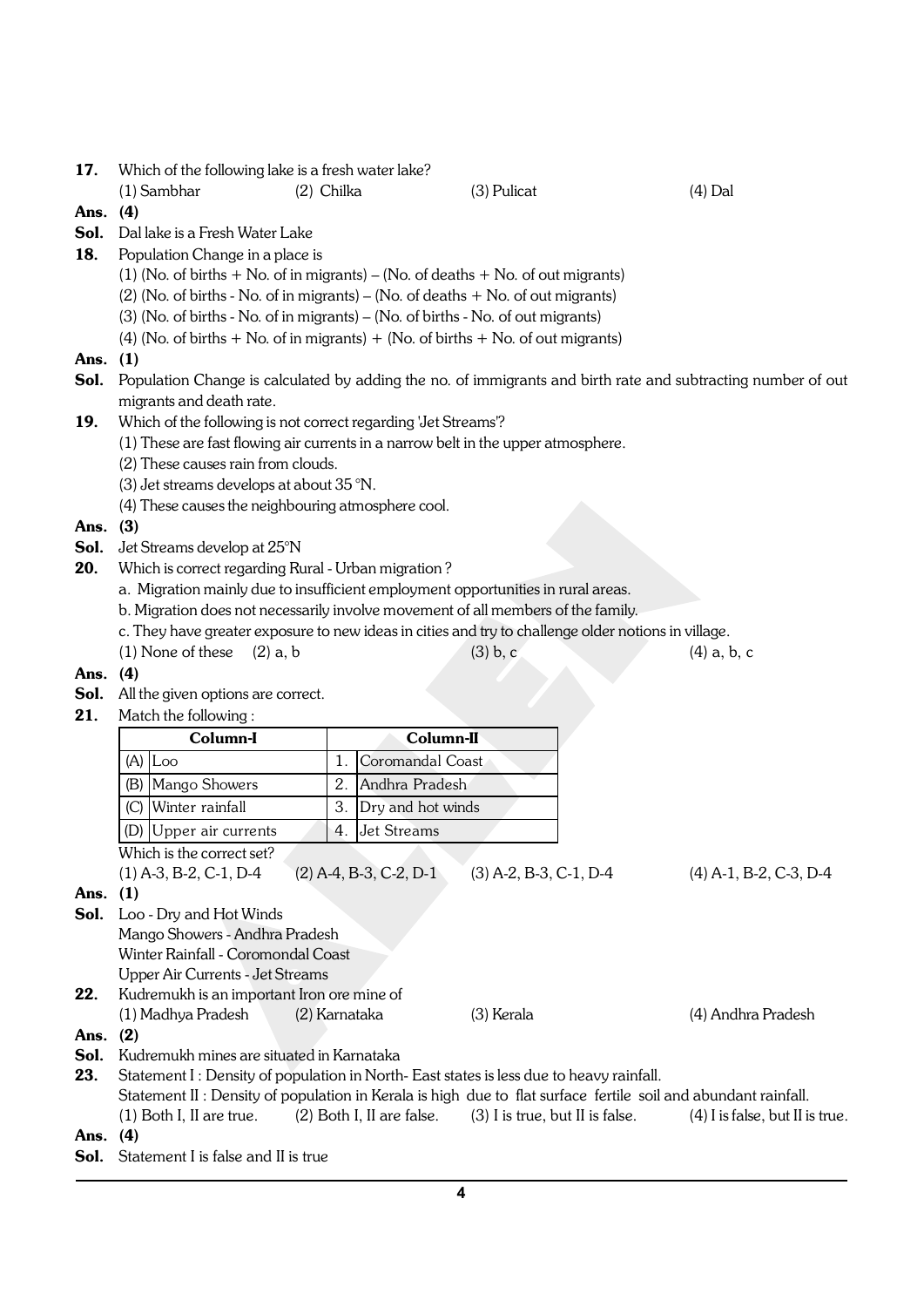24. The ocean beds are rich in

(1) Copper . (2) Manganese (3) Iron (4) Gold

Ans. (2)

- Sol. The ocean beds are rich in Manganese.
- 25. Among the following statements, which is not true?
	- (1) The portion of range found south of the Greater Himalayas is known as lesser Himalayas'.
	- (2) The average elevation of Himachal range is about 6,100 mts. above MSL.
	- (3) Himachal range is mainly composed of highly compressed rocks.
	- (4) The Pirpanjal and Mahabharata ranges form the important ranges of the Himachal.

Ans. (2)

Sol. The altitude varies between 3,700 and 4,500 metres and the average width is of 50 Km.

#### PHYSICS

- 26. The radius of curvature of a plano-convex lens which has 2 refractive index is 20 cm. By applying Silver Bromide on its surface to change it as a concave mirror, what is the focal length of the formed mirror ?
- (1) 5 cm (2) 10 cm (3) 20 cm (3) 20 cm (4) 40 cm Ans. (1)
- Sol.  $P_{\text{net}} = 2 \times P_{\text{L}} + P_{\text{M}} = 2 \times (\mu - 1) \left[ \frac{1}{R_1} - \frac{1}{R_2} \right] + \left( -\frac{1}{f_{\text{m}}} \right).$  $P_{\text{net}} = 2 \times P_{\text{L}} + P_{\text{M}} = 2 \times (\mu - 1) \left| \frac{1}{R_1} - \frac{1}{R_2} \right| + \left( -\frac{1}{f_{\text{m}}} \right)$

$$
P_{\text{net}} = 2 \times (2 - 1) \left[ \frac{1}{\infty} - \frac{1}{(-0.2)} \right] + \left( -\frac{1}{(-0.10)} \right)
$$

$$
P_{\text{net}} = 2 \times 5 + 10 = 20 \text{ D}
$$

$$
f_{\text{net}} = \frac{1}{20} = 5 \text{cm}
$$

- 27. Assertion (A) : The velocity of a particle may vary even when it's speed is constant. Reason (R) : The particle is moving in circular path.
	- $(1)$   $(A)$  is true, but  $(R)$  is false.
	- $(2)$  (A) is false, but  $(R)$  is true.
	- (3) Both (A) and (R) are true and (R) is correct explanation to (A).
	- (4) Both (A) and (R) are true, but  $(R)$  is not correct explanation to (A).

#### Ans. (3)

- Sol. Both (A) and (R) are true and (R) is correct explanation to (A).
- 28. A convex lens of focal length 20 cm is cut into two halves. Each of which is placed 0.5 mm and a point object placed at a distance of 30 cm from the lens as shown.

Then the image is at (1) 50 cm (2) 60 cm

| $(1)$ over           | $(2)$ OU CIII |
|----------------------|---------------|
| $(3)30 \, \text{cm}$ | $(4)$ 70 cm   |

Ans. (2)

**Sol.**  $\frac{1}{n} - \frac{1}{n} = \frac{1}{n}$ vu f 11 1

$$
\frac{1}{v} - \frac{1}{(-30)} = \frac{1}{20}
$$
  
v = 60 cm

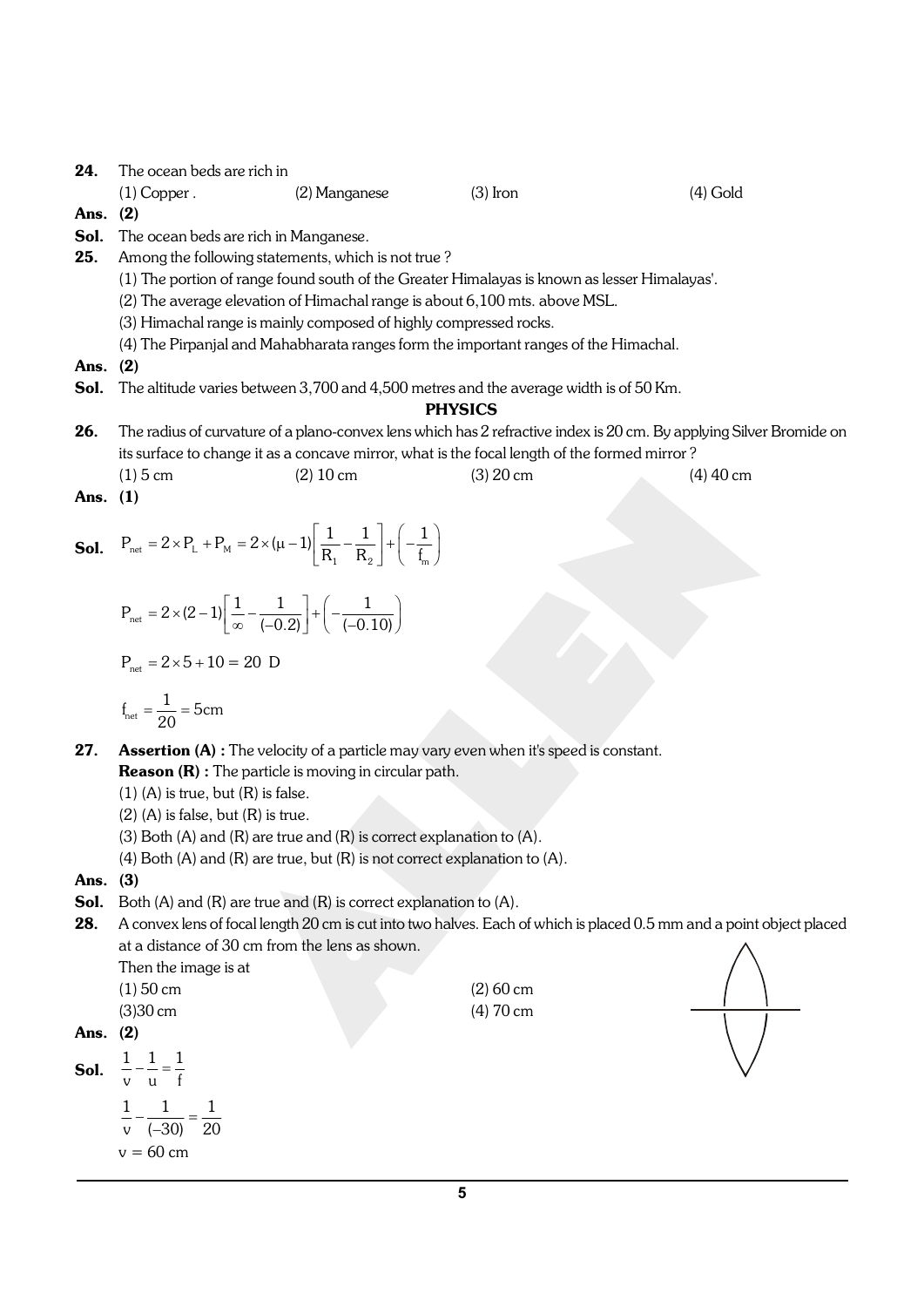- 29. A point object is placed at a distance of 10 cm and its real image is formed at a distance of 20 cm from a concave mirror. When the object is moved by 0.1 cm towards the mirror, then the image will be moved by about
	-
	- (3) 0.8 cm away from the mirror (4) 0.8 cm towards the mirror
	- (1) 0.4 cm away from the mirror (2) 0.4 cm towards the mirror
		-

Ans. (1)

**Sol.** 
$$
\frac{1}{v} + \frac{1}{u} = \frac{1}{f}
$$

on differentiating with respect to u

$$
dv = (du) \left[ -\frac{v^2}{u^2} \right]
$$

$$
dv = (-0.1)\left[-\frac{400}{100}\right] = +0.4 \text{cm (away from mirror)}
$$



As per the above figure

- (1) The end "A" of the rod becomes positively charged.
- (2) Electric current flows along the rod from A to B.
- (3) The rod AB is uniformly charged.
- (4) The end "B" of the rod becomes charged.
- Ans. (1)
- Sol. On applying fleming's right hand rule, magnetic force on electrons is towards end B. So end A will become Positively Charged.
- 31. Identify the following colours in the ascending orders of their frequencies. (1) Red, blue, yellow, green (2) Blue, green, yellow, red (3) Red, green, yellow, blue (4) Red, yellow, green, blue
- Ans. (4)
- **32.** A person fired a gun standing at a distance of 55 m from a wall. If the speed of sound is  $330$  m/s, the time for an echo heard is

(1) 0.5s (2) 0.3s (3) 0.6s (4) 0.4s  
\n**Ans. (2)**  
\n**Sol.** 
$$
t = \frac{2 \times 55}{330} = \frac{110}{330} = 0.33 \text{ sec}
$$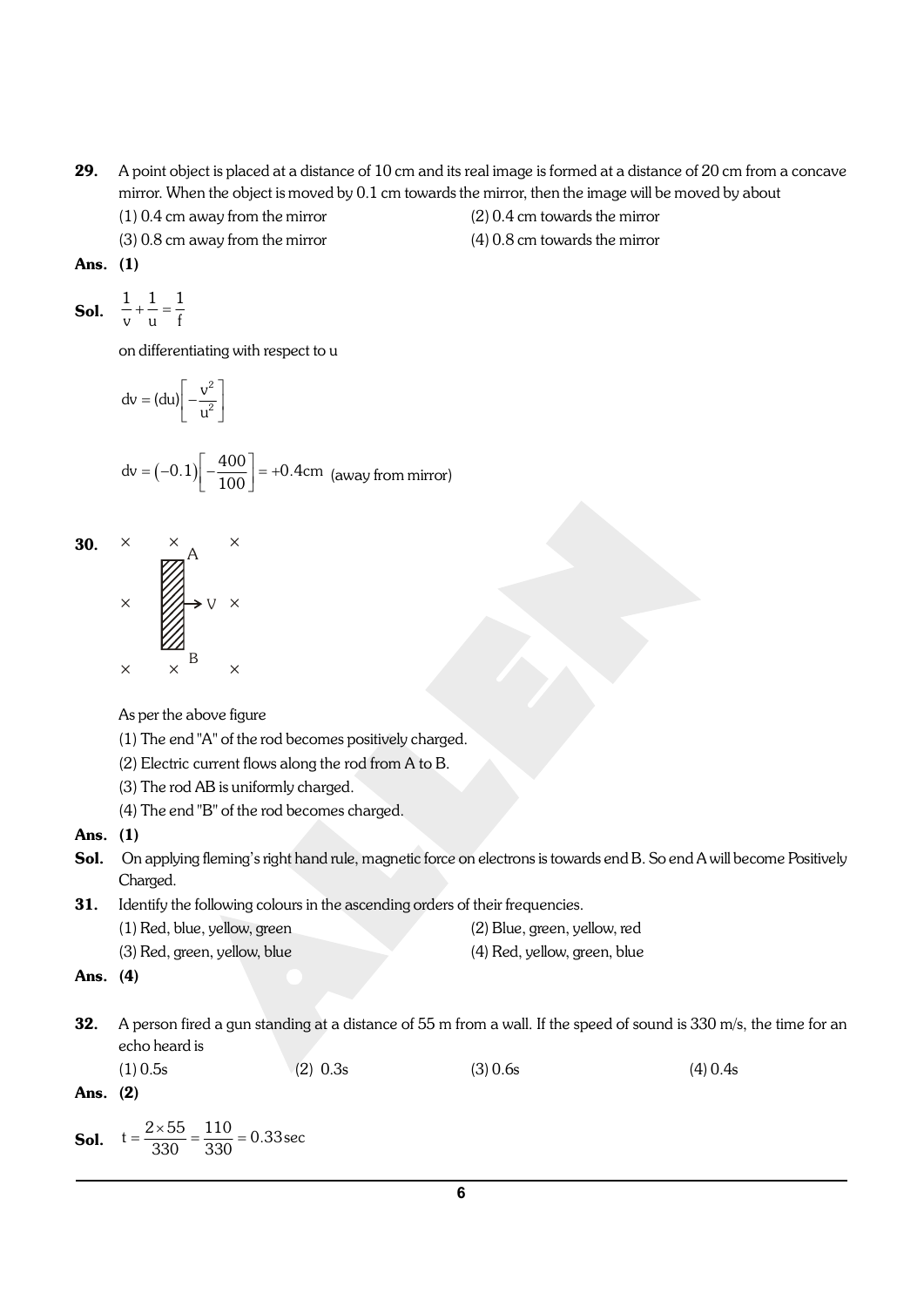

Find the current flowing through the above circuit.

 $(1) 0.375 A$   $(2) 3.75 A$   $(3) 0.374 A$   $(4) 3.74 A$ 

- Ans. (1)
- Sol. By method of circuit reduction,

$$
R_{\text{eq}} = 3 + \left(\frac{1}{4} + \frac{1}{2} + \frac{1}{4}\right) + 4 = 8\Omega
$$

$$
I = \frac{3}{8} = 0.375 A
$$

34. Match the following :

| List-P                | List-Q |                        |  |
|-----------------------|--------|------------------------|--|
| $(A)$ 1 joule         |        | 4.186 J                |  |
| $1$ WH                |        | 2. $3.6 \times 10^6$ J |  |
| $(C)$ 1kWh            | 13.7   | $10^7$ ergs            |  |
| (D) $\vert$ 1 calorie | 4.     | 3.6 kJ                 |  |

The correct match is

$$
(1) A-3, B-4, C-2, D-1 \qquad (2) A-1, B-3, C-4, D-2 \qquad (3) A-2, B-1, C-4, D-3 \qquad (4) A-4, B-3, C-1, D-2
$$

- Ans. (1)
- 35. Assertion (A) : Work done by gravitational force in a moving body path is independent.

Reason (R) : Gravitational force is non-conservative force.

- (1) Both (A) and (R) are true and (R) is the correct explanation to (A)
- $(2)$  (A) is true, but  $(R)$  is false.
- (3) Both (A) and (R) are true, but (R) is not the correct explnation to (A)
- (4) (A) is false but (R) is true
- Ans. (2)
- Sol. Gravitational force is conservative force so work done is path independent.
- 36. Match the following :

| Name of the Planet |             | Gravitation $m/s^2$ |       |  |
|--------------------|-------------|---------------------|-------|--|
|                    | $(A)$ Earth |                     | 25.95 |  |
|                    | (B) Jupiter | 2.                  | 3.7   |  |
|                    | Saturn      | 3                   | 9.8   |  |
|                    | Mars        |                     | 11.8  |  |

(1) A-4, B-2, C-3, D-l (2) A-2, B-l, C-3, D-4 (3) A-3, B-2, C-l, D-4 (4) A-3, B-l, C-4, D-2

Ans. (4)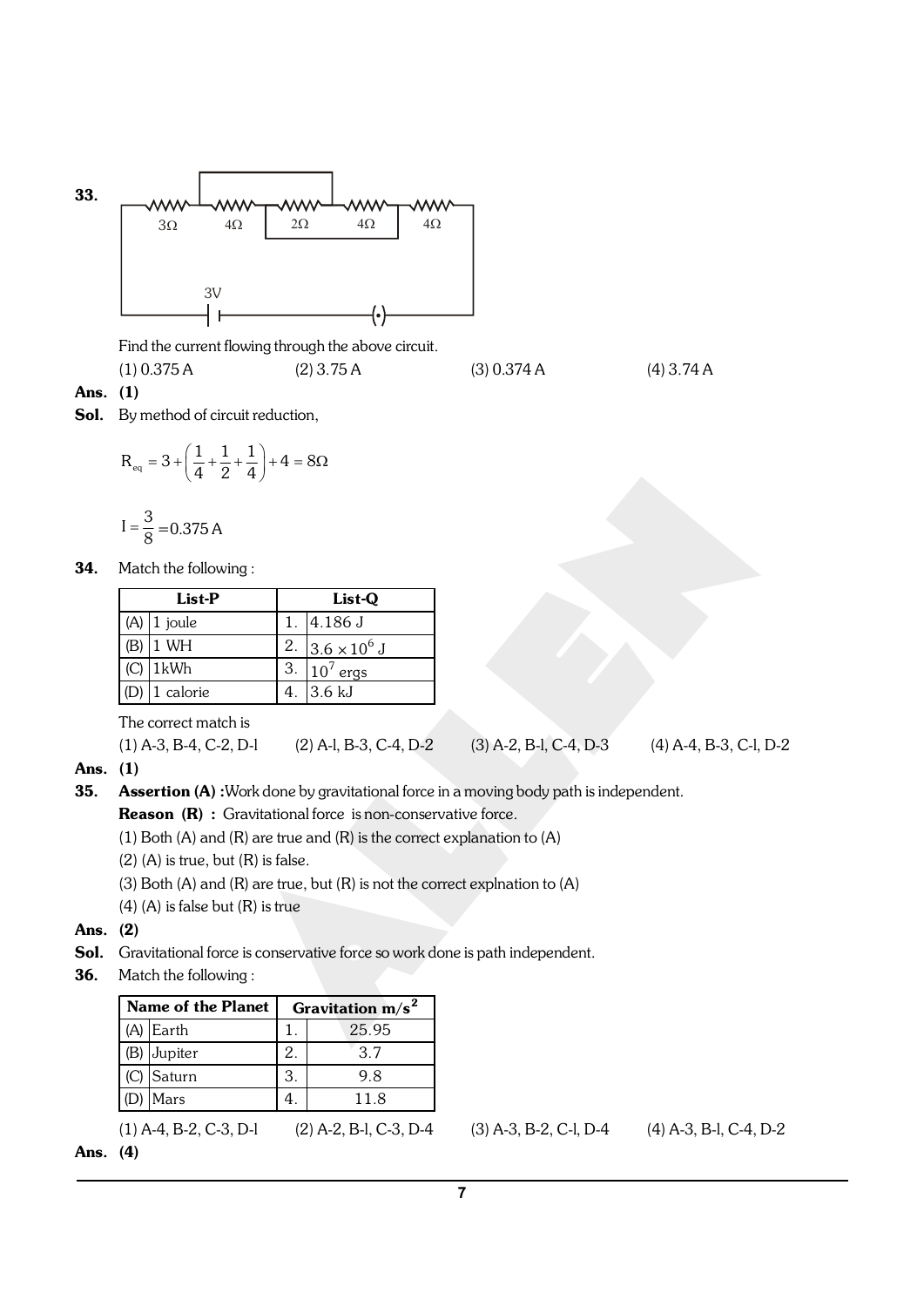- 37. Bulb 'P' marked as 100 W, 220 V and bulb Q marked as 60 W, 110 V. The resistance ratio of P and Q is (1)  $5:7$  (2)  $5:12$  (3)  $12:7$  (4)  $12:5$
- Ans. (4)

**Sol.** 
$$
\frac{R_{P}}{R_{Q}} = \left(\frac{V_{P}}{V_{Q}}\right)^{2} \times \frac{P_{Q}}{P_{P}}
$$
  
**R** 
$$
(220)^{2} = 60
$$

$$
\frac{R_{P}}{R_{Q}} = \left(\frac{220}{110}\right)^{2} \times \frac{60}{100} = \frac{12}{5}
$$

38. Which of the following graph represents non-uniform accelration?



#### Ans. (1)

Sol. In option (1) slope of the speed time graph is not constant, which represents non uniform acceleration.

#### MATHEMATICS

- **39.** Which of the following statement is not correct?
	- (1) The line cosec  $60^{\circ}x + \cos 45^{\circ}y = 4$  passing through the point (tan  $60^{\circ}$ , sec  $45^{\circ}$ ).
	- (2) If tan  $\theta$  + cot  $\theta$  = 5, then tan<sup>2</sup>  $\theta$  + cot<sup>2</sup> $\theta$  = 23
	- (3) If the pair of linear equations  $4x + 5y = 9$  and  $8x + ky = 18$  has infinitely many solutions, then  $k = 10$ .
	- (4) If  $\alpha$ ,  $\beta$  are the zeroes of the quadratic polynomial  $x^2 2x + 1$ , then  $\alpha^3 + \beta^3 = 2$ .

#### Ans. (1)

**Sol.** (1) cosec  $60^{\circ}x + \cos 45^{\circ}y = 4$ 

$$
\Rightarrow \frac{2}{\sqrt{3}} x + \frac{1}{\sqrt{2}} y = 4
$$

So, required equation is  $2\sqrt{2}x + \sqrt{3}y = 4\sqrt{6}$ 

Now, the point (tan60°, sec 45°) =  $(\sqrt{3}, \sqrt{2})$ 

cannot pass through line  $2\sqrt{2}x + \sqrt{3}y = 4\sqrt{6}$ 

As, 
$$
2\sqrt{2} \times \sqrt{3} + \sqrt{3} \times \sqrt{2} \neq 4\sqrt{6}
$$

- (2)  $\tan\theta + \cot\theta = 5$ Now,  $(\tan\theta + \cot\theta)^2 = 5^2$  $\Rightarrow$  tan<sup>2</sup> $\theta$  + cot<sup>2</sup> $\theta$  + 2 = 25 so, tan<sup>2</sup> $\theta$  + cot<sup>2</sup> $\theta$  = 23
- (3) For equations  $4x + 5y = 9$  and  $8x + ky = 18$  having infinite solutions,

$$
\frac{4}{8} = \frac{5}{k} = \frac{9}{18}
$$
  
so, k = 10

(4)  $\alpha + \beta = 2$ ,  $\alpha\beta = 1$  $\alpha^3 + \beta^3 = (\alpha + \beta)^3 - 3 \alpha \beta (\alpha + \beta)$  $(2)^3 - 3 \times (2) = 2$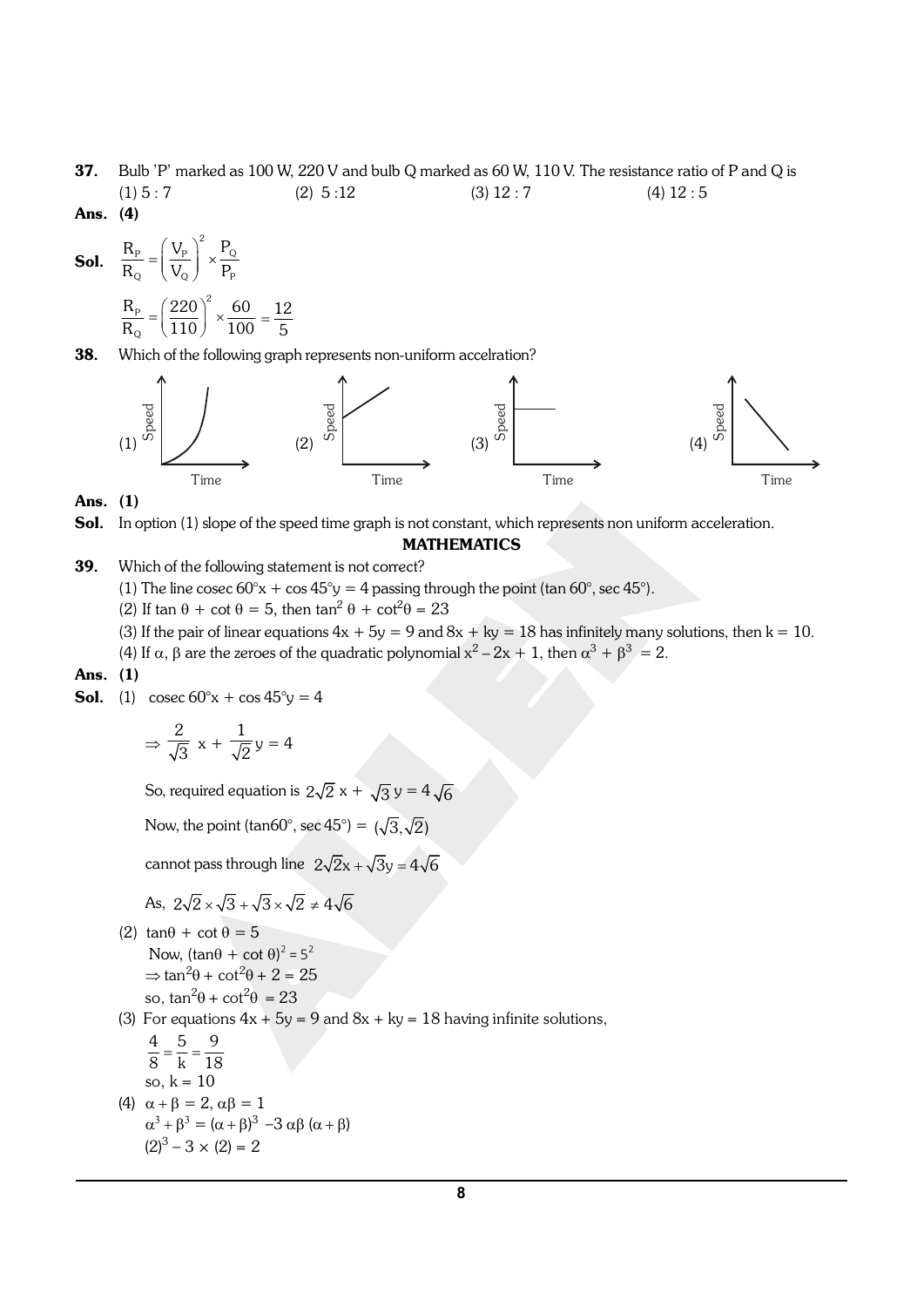40. 20 cards numbered 1, 2, 3.........20 are put in a box and mixed thoroughly. One person draws a card from the box, the probability that the number on the card is divisible by 2 and 3 both

(1) 
$$
\frac{1}{10}
$$
 (2)  $\frac{3}{10}$  (3)  $\frac{3}{20}$  (4)  $\frac{1}{5}$ 

Ans. (3)

**Sol.** Total outcomes  $= 20$ Favorable outcomes (Divisible by both 2 and 3 i.e. divisible by  $6 = 3$ 

Probability = Favorable outcomes  $\frac{\text{vorable outcomes}}{\text{Total outcomes}} = \frac{3}{20}$ 20

**41.** If  $\cos \theta = \frac{a}{1}$  $\frac{a}{b}$  then cosec  $\theta$  + cot  $\theta$  in terms of a and b is

(1) 
$$
\sqrt{\frac{b+a}{b-a}}
$$
 (2)  $\sqrt{\frac{b-a}{b+a}}$  (3)  $\sqrt{\frac{a+b}{a-b}}$  (4)  $\sqrt{\frac{a-b}{a+b}}$ 

Ans. (1)

**Sol.** If  $\cos\theta = \frac{a}{1}$ b

> then,  $\csc\theta + \cot\theta = \frac{1}{\sin\theta}$  $rac{1}{\sin \theta} + \frac{\cos \theta}{\sin \theta}$  $\theta$ cos  $rac{\cos \theta}{\sin \theta} = \frac{1 + \cos \theta}{\sin \theta}$  $\theta$  $1 + \cos$  $\frac{1}{\sin \theta}$  =  $+\cos\theta$  $-\cos^2\theta$  $1 + \cos$  $1 - \cos$

$$
= \ \frac{1+\frac{a}{b}}{\sqrt{1-\frac{a^2}{b^2}}} \ = \ \frac{\frac{b+a}{b}}{\frac{\sqrt{b^2-a^2}}{b}} \ = \ \frac{b+a}{\sqrt{b^2-a^2}} \ \ \sqrt{\frac{b+a}{b-a}}
$$

**42.** The sum of a number and its reciprocal is  $2\frac{1}{6}$  , then the number is

 $= 0$ 

(1) 
$$
\frac{5}{6}
$$
 or  $\frac{6}{5}$  (2)  $\frac{4}{5}$  or  $\frac{5}{4}$  (3)  $\frac{3}{4}$  or  $\frac{4}{3}$  (4)  $\frac{2}{3}$  or  $\frac{3}{2}$ 

Ans. (4)

Sol. Let the number be a

$$
\Rightarrow a + \frac{1}{a} = \frac{13}{6}
$$
  
\n
$$
\Rightarrow 6a^2 - 13a + 6 = 0
$$
  
\n
$$
\Rightarrow 6a^2 - 9a - 4a + 6 = 0
$$
  
\n
$$
\Rightarrow 3a (2a - 3) - 2 (2a - 3)
$$
  
\n
$$
\Rightarrow (2a - 3) (3a - 2) = 0
$$
  
\n
$$
\therefore a = \frac{3}{2} \text{ or } \frac{2}{3}
$$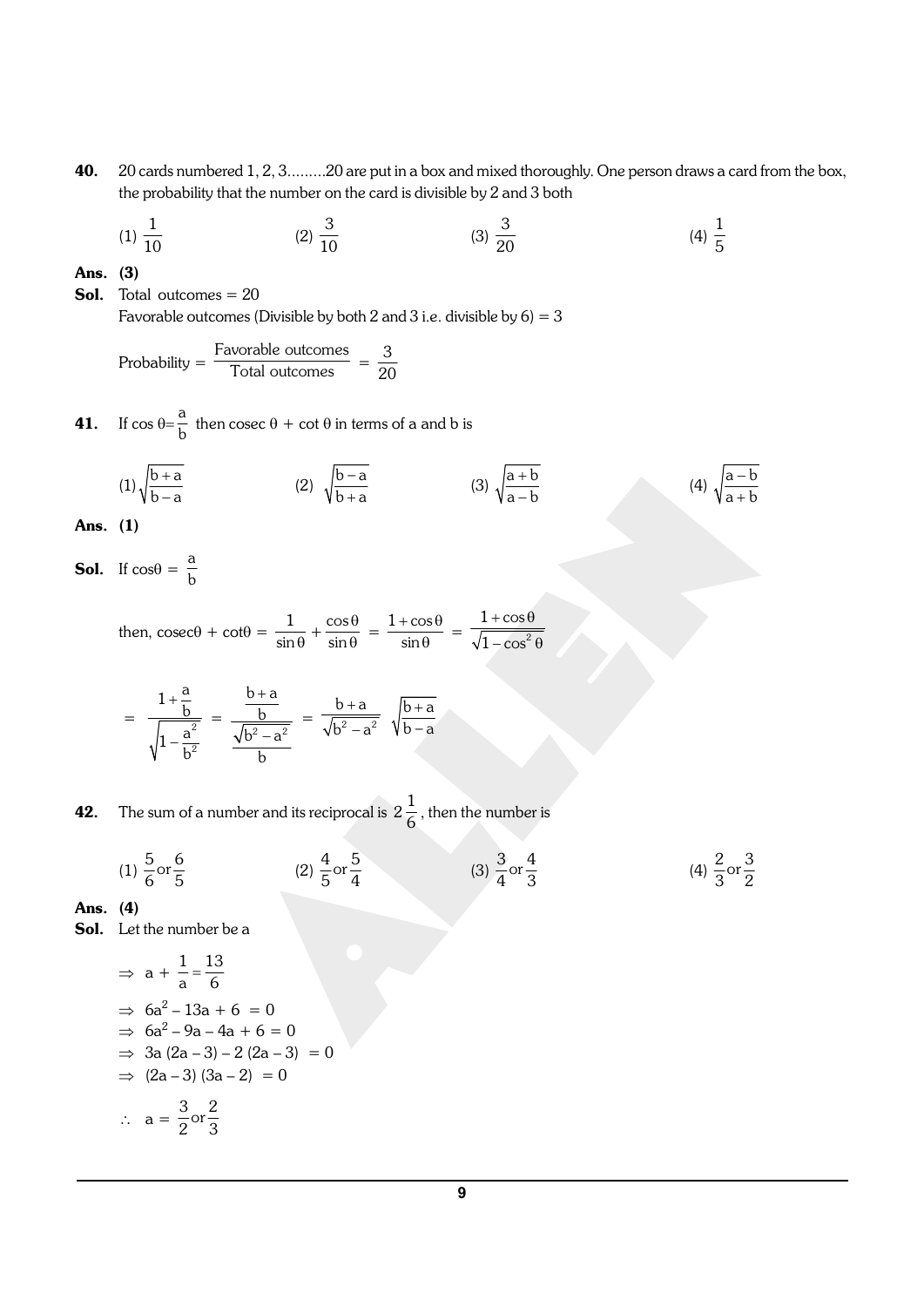| 43.      |                                                                                                              | If $\alpha$ and $\beta$ are the zeroes of the quadratic polynomial $P(x) = x^2 + qx - p$ , then the value of $\frac{1}{\alpha} + \frac{1}{\beta}$ is |                    |                                                                                                                                    |
|----------|--------------------------------------------------------------------------------------------------------------|------------------------------------------------------------------------------------------------------------------------------------------------------|--------------------|------------------------------------------------------------------------------------------------------------------------------------|
| Ans. (2) | (1) $\frac{-p}{q}$<br><b>Sol.</b> $\alpha + \beta = -q$                                                      | (2) $\frac{q}{p}$                                                                                                                                    | (3) $\frac{p}{q}$  | (4) $\frac{-q}{p}$                                                                                                                 |
|          | $\alpha\beta = -p$                                                                                           |                                                                                                                                                      |                    |                                                                                                                                    |
|          | so, $\frac{1}{\alpha} + \frac{1}{\beta} = \frac{\alpha + \beta}{\alpha \beta} = \frac{-q}{-p} = \frac{q}{p}$ |                                                                                                                                                      |                    |                                                                                                                                    |
|          |                                                                                                              | <b>44.</b> If $\frac{x-y}{xy} = 5$ and $\frac{x+y}{xy} = 7$ , then the value of 'x' is                                                               |                    |                                                                                                                                    |
|          | $(1) \frac{1}{6}$                                                                                            | $(2) \frac{1}{2}$                                                                                                                                    | $(3) \frac{1}{3}$  | (4) 1                                                                                                                              |
| Ans. (4) |                                                                                                              |                                                                                                                                                      |                    |                                                                                                                                    |
|          | <b>Sol.</b> $\frac{x-y}{xy} = 5$                                                                             | $\frac{x+y}{xy} = 7$                                                                                                                                 |                    |                                                                                                                                    |
|          | $\frac{1}{v} + \frac{1}{x} = 7$<br>$\frac{1}{y} - \frac{1}{x} = 5$                                           |                                                                                                                                                      |                    |                                                                                                                                    |
|          | Let $\frac{1}{y} = a$ , $\frac{1}{x} = b$                                                                    |                                                                                                                                                      |                    |                                                                                                                                    |
|          | $a - b = 5$<br>$a + b = 7$                                                                                   |                                                                                                                                                      |                    |                                                                                                                                    |
|          | $2a = 12$                                                                                                    |                                                                                                                                                      |                    |                                                                                                                                    |
|          | $a = 6$                                                                                                      |                                                                                                                                                      |                    |                                                                                                                                    |
|          | $6 + b = 7$<br>$b = 1$                                                                                       |                                                                                                                                                      |                    |                                                                                                                                    |
|          | $\frac{1}{-} = 6$ $\Rightarrow$ $y = \frac{1}{6}$                                                            |                                                                                                                                                      |                    |                                                                                                                                    |
|          | $\frac{1}{x}$ =1 $\Rightarrow$ x = 1                                                                         |                                                                                                                                                      |                    |                                                                                                                                    |
| 45.      | İS.                                                                                                          |                                                                                                                                                      |                    | If AP is a tangent to the circle with centre 'O' such that $OP = 4$ cm and $\angle OPA = 60^\circ$ , then the radius of the circle |
|          | $(1)$ 2 cm                                                                                                   | $(2)$ 3 cm                                                                                                                                           | (3) $2\sqrt{3}$ cm | (4) $2\sqrt{2}$ cm                                                                                                                 |
| Ans. (3) | <b>Sol.</b> $\angle$ OPA = 60°, OP = 4 cm                                                                    |                                                                                                                                                      | $OA = ?$           |                                                                                                                                    |
|          | $\Rightarrow$ sin 60° = $\frac{OA}{4}$                                                                       |                                                                                                                                                      |                    | $30^{\circ}$<br>Дcm                                                                                                                |
|          | $\Rightarrow \frac{\sqrt{3}}{2} = \frac{OA}{4}$                                                              | $\Rightarrow$ OA = $2\sqrt{3}$ cm                                                                                                                    |                    | $60^\circ$<br>Α                                                                                                                    |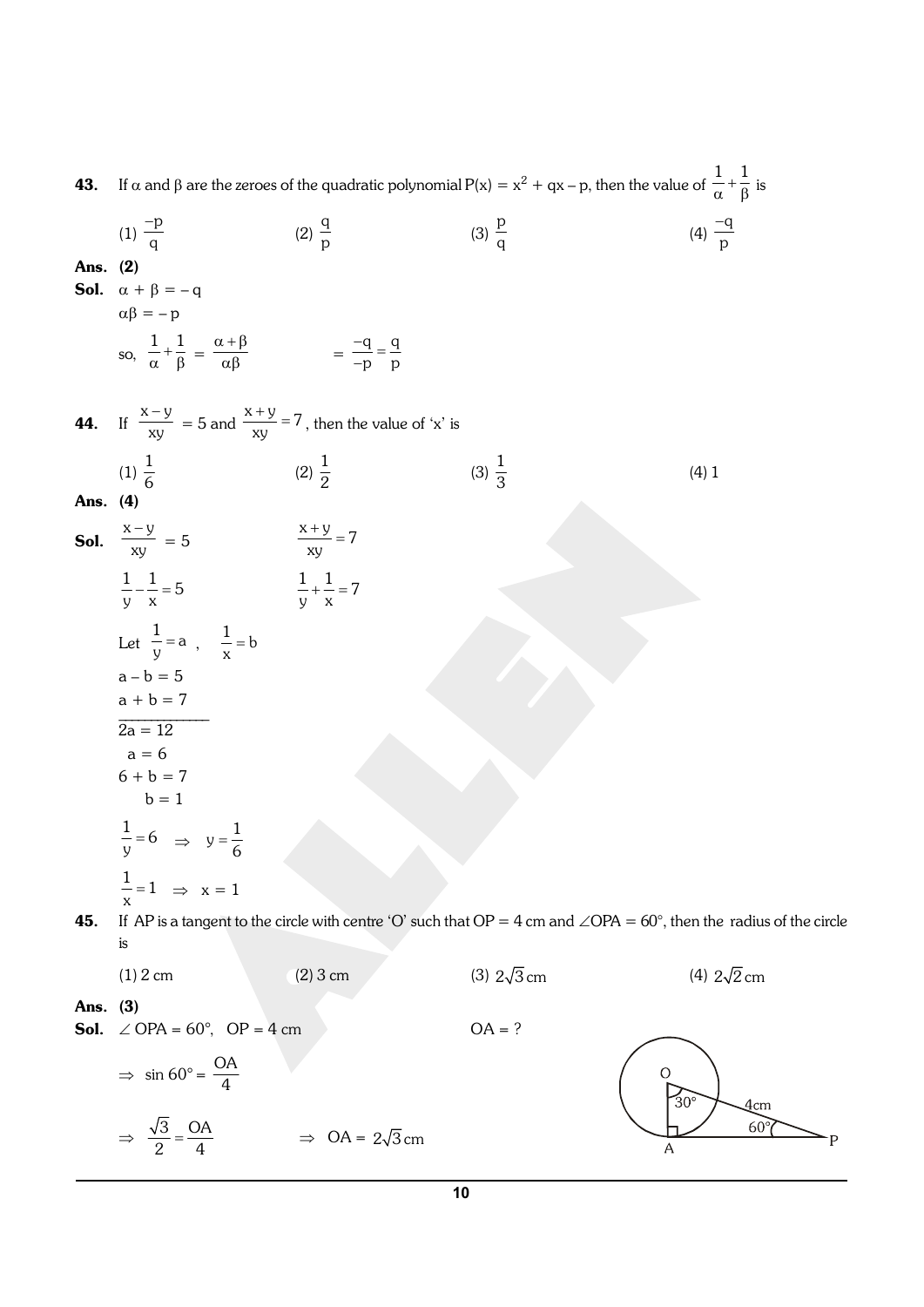**46.** If the mean of first 'n' natural numbers is  $\frac{6n}{11}$  then n = (1) 9 (2) 10 (3) 11 (4) 12 Ans. (3) **Sol.** Sum of 'n' natural numbers  $=$   $\frac{n(n+1)}{2}$  $\Rightarrow$  mean =  $\frac{6n}{11}$ 11  $\Rightarrow \frac{6n}{11} = \frac{n(n+1)}{2}$ 11 2n  $\Rightarrow$  12n = 11n + 11  $\Rightarrow$  n = 11 **47.** The  $10^{th}$  term from the end of the A.P. 5, 12, 19, ....... 173 is  $(1)$  117  $(2)$  96  $(3)$  110  $(4)$  103 Ans. (3) Sol. 5, 12, 29, ..........173  $a = 6, d = 12 - 5 = 7, \ell = 173$  $173 = 5 + (n - 1)$  7  $\frac{168}{7}$  = n - 1  $n - 1 = 24$   $n = 25$  $10^{th}$  term from end =  $16^{th}$  term from starting  $a_{16} = a + 15d$ <br>= 5 + 105  $a_{16} = 5 + 15(7)$ <br>= 110 **48.** In the adjacent figure if  $AB = 10$  cm,  $BC = 12$  cm and  $AC = 14$  cm, then  $AD =$ (1) 6 cm (2) 7 cm (3) 5 cm (3) 6 cm (4) 8 cm Ans. (1) z 12 cm  $14 \text{ cm}$ F. Sol. B A  $\overline{\mathbf{x}}$  $\overline{y}$ D  $10 \text{ cm}$ Let  $AD = AF = x$   $BD = BE = y$   $CE = CF = z$  $x + y = 10$  ........(1)  $y + z = 12$  .......(2)  $z + x = 14$  .......(3)  $\Rightarrow$  2(x + y + z) = 36  $x + y + z = 18$  .......(4) equation (4) – equation (2)  $x = 18 - 12$   $x = 6$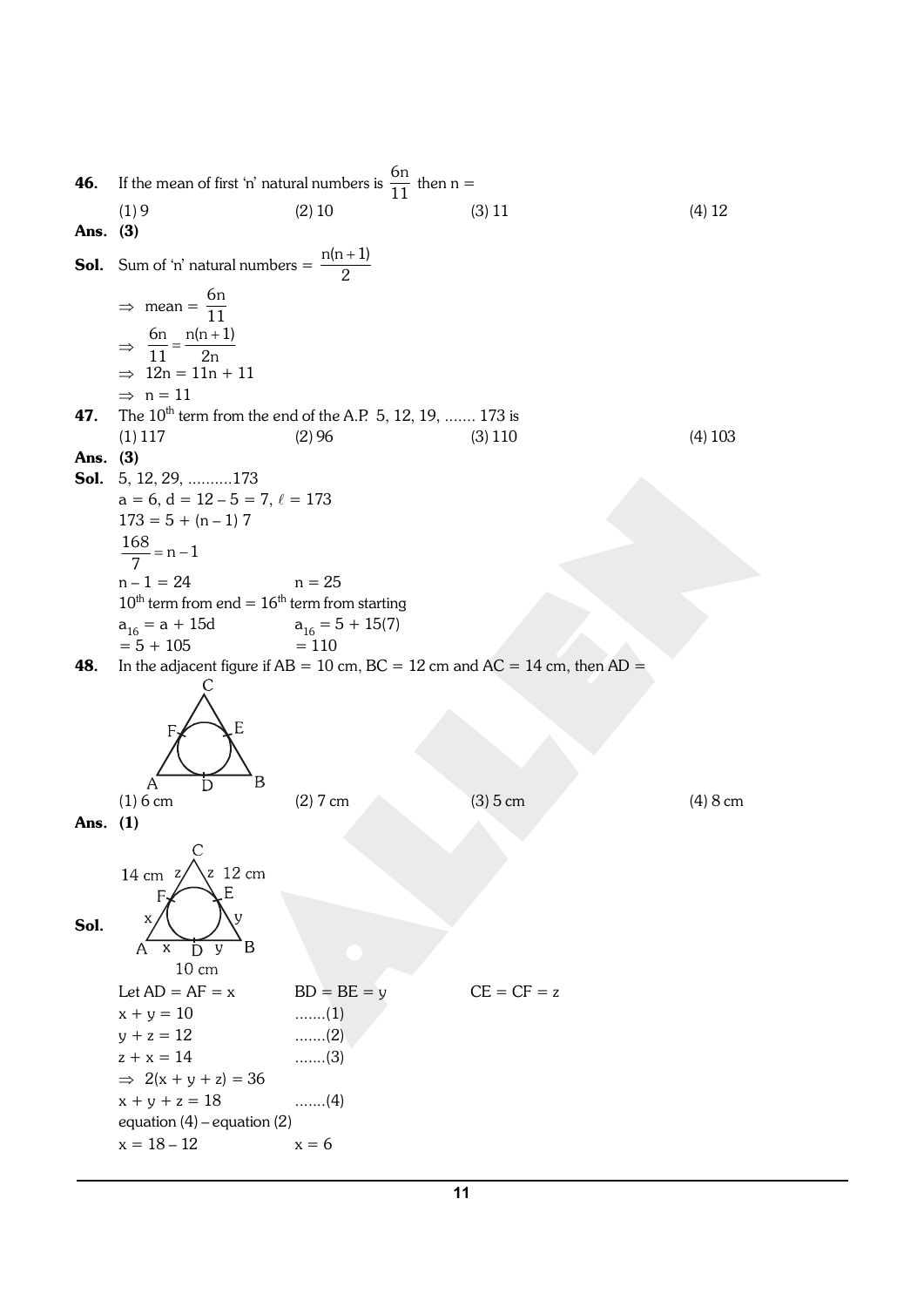- **49.** If two positive integers 'a' and 'b' are expressible in the form of  $a = p^3q^2$  and  $b = p^2q^4$ , p and q being prime numbers, then LCM (a, b) is  $(1)$   $p^2q^4$  $(2)$   $p^2q^3$  $(3) p<sup>3</sup>q<sup>4</sup>$  $(4) p<sup>3</sup>q<sup>3</sup>$
- Ans. (3) **Sol.**  $a = p^3q^2$  $b = p^2 q^4$ LCM (a, b) =  $p^3q^4$ **50.** The solution of the line equation  $\cos 30^\circ x + \sin 30^\circ y = 3$  is A . (2, 3) B. (0, 6) C. ( $2\sqrt{3}$ ,0) D. (0,  $2\sqrt{3}$ )
	- (1) B and C (2) A (3) C and D (4) A and D

### Ans. (1)

**Sol.**  $\cos 30^\circ x + \sin 30^\circ y = 3$ 

$$
\Rightarrow \frac{\sqrt{3}x}{2} + \frac{1}{2}y = 3
$$

$$
\Rightarrow \sqrt{3}x + y = 6 \qquad \qquad \dots \dots (1)
$$

As points B(0, 6) & C( $2\sqrt{3}$ , 0) satisfying the equation

51. A copper sphere of radius 3 cm is melted and recast into a right circular cone of hight 3 cm. Then the radius of the base of the cone is

| $(1)$ 3 cm | $(2)$ 5 cm | $(3)$ 4 cm | $(4)$ 6 cm |
|------------|------------|------------|------------|
|            |            |            |            |

#### Ans. (4)

Sol. Volume of sphere = Volume of cone

$$
\Rightarrow \frac{4}{3}\pi r_1^3 = \frac{1}{3}\pi r_2^2 h
$$

$$
\Rightarrow 4r_1^3 = r_2^2 h
$$

$$
\Rightarrow 4 \times 3^3 = r_2^2 \times 3
$$

$$
\Rightarrow 4 \times 9 = r_2^2
$$

$$
\Rightarrow r_2^2 = 36 = 6^2
$$

$$
\Rightarrow r_2 = 6 \text{ cm}
$$

**52.** If the points  $(a, 2a)$ ,  $(3a, 3a)$  and  $(3, 1)$  are collinear then the value of 'a' is

(1) 
$$
\frac{2}{3}
$$
 (2)  $\frac{-2}{3}$  (3)  $\frac{-1}{2}$  (4)  $\frac{-1}{3}$ 

Ans. (4)

- Sol. Points are collinear
	- $\Rightarrow$  area of triangle formed by given 3 points is zero

$$
\Rightarrow \frac{1}{2} |a(3a - 1) + 3a(1 - 2a) + 3(2a - 3a)| = 0
$$
  
\n
$$
\Rightarrow 3a^2 - a + 3a - 6a^2 - 3a = 0
$$
  
\n
$$
\Rightarrow -3a^2 - a = 0
$$
  
\n
$$
\Rightarrow a(3a + 1) = 0
$$
  
\n
$$
\Rightarrow a = 0 \text{ or } a = -\frac{1}{3}
$$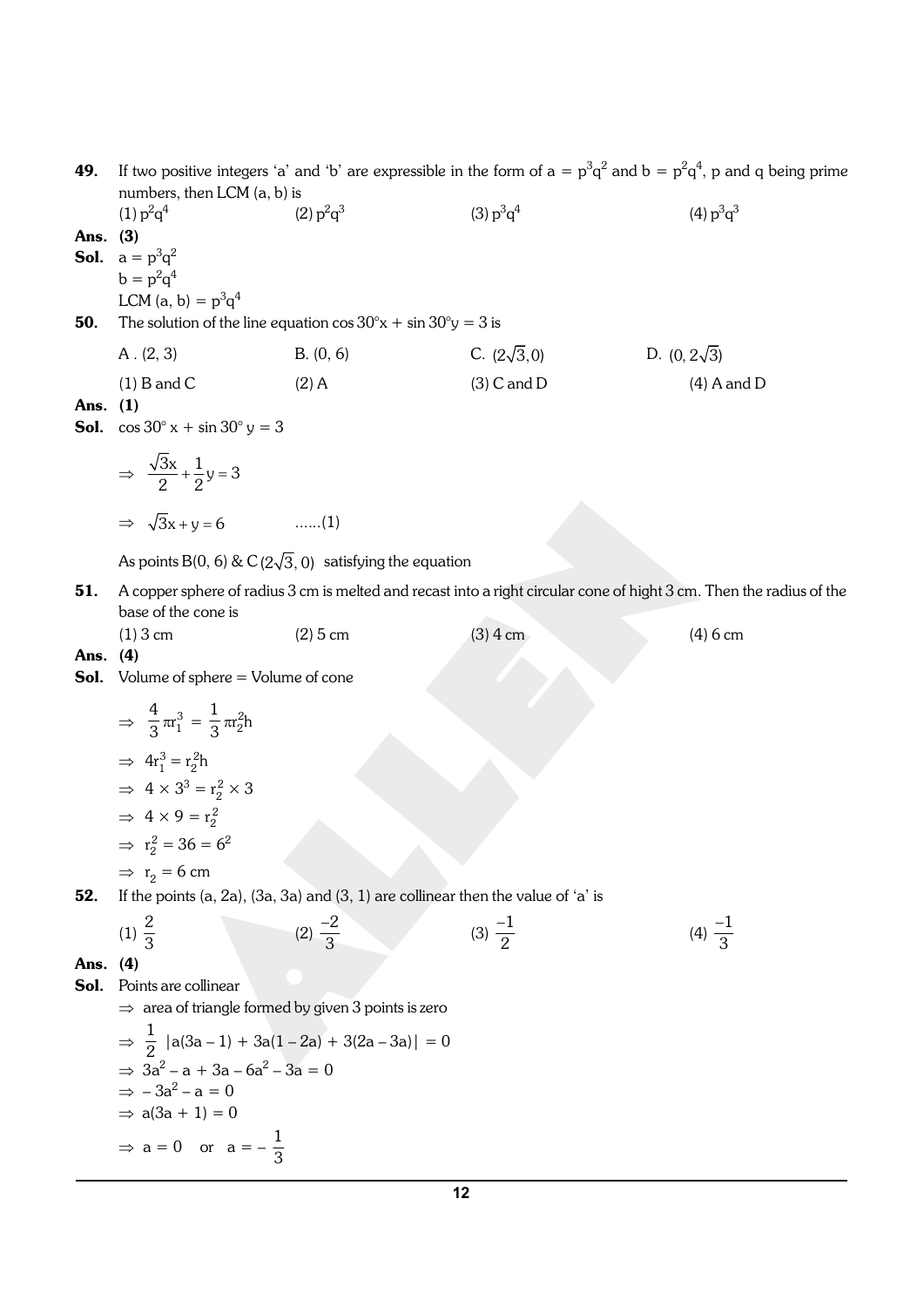**53.** From the adjacent figure  $\triangle$  ABC, DE || BC and AD =  $\frac{1}{2}$  BD. If BC = 6 cm then DE is

D

 $\overline{B}$ 

 $\overline{E}$ 

(1) 4 cm (2) 1.5 cm (3) 3 cm (4) 2 cm Ans. (4)

**Sol.** DE || BC  

$$
\Rightarrow \triangle ADE \sim \triangle ABC
$$

$$
\Rightarrow \frac{AD}{AB} = \frac{AE}{AC} = \frac{DE}{BC}
$$
 (By B.P.T.)  
Given AD =  $\frac{1}{2}$  BD  
AB = AD + BD  

$$
\Rightarrow AB = AD + 2AD
$$
  

$$
\Rightarrow AB = 3AD
$$
  

$$
\Rightarrow \frac{AD}{AB} = \frac{1}{3}
$$

$$
\therefore \frac{\text{DE}}{\text{BC}} = \frac{1}{3}
$$
  
\n
$$
\Rightarrow \frac{\text{DE}}{6} = \frac{1}{3} \Rightarrow \text{DE} = \frac{6}{3} \text{cm}
$$

$$
\Rightarrow \ \mathrm{DE} = 2 \mathrm{cm}
$$

54. Match the item in Column-I with Column-II.

|            |     |                                                                                                                    | Column-I  |                                             |    | Column-II      |                                                                                                                                                                                                                                                   |
|------------|-----|--------------------------------------------------------------------------------------------------------------------|-----------|---------------------------------------------|----|----------------|---------------------------------------------------------------------------------------------------------------------------------------------------------------------------------------------------------------------------------------------------|
|            |     | $(A)$ Slope of x -axis                                                                                             |           |                                             | 1. | $sec0^{\circ}$ |                                                                                                                                                                                                                                                   |
|            | (B) | Slope of y-axis                                                                                                    |           |                                             | 2. | $sin0^\circ$   |                                                                                                                                                                                                                                                   |
|            | (C) | distance between the points (sin $55^{\circ}$ , 0) and (0, sin $35^{\circ}$ )                                      |           |                                             | 3. | $cot0^{\circ}$ |                                                                                                                                                                                                                                                   |
|            |     |                                                                                                                    |           |                                             |    |                | $(1)$ A $\rightarrow$ 2, B $\rightarrow$ 1, C $\rightarrow$ 3 (2) A $\rightarrow$ 3, B $\rightarrow$ 1, C $\rightarrow$ 2 (3) A $\rightarrow$ 2, B $\rightarrow$ 3, C $\rightarrow$ 1 (4) A $\rightarrow$ 1, B $\rightarrow$ 2, C $\rightarrow$ 3 |
| Ans. $(3)$ |     |                                                                                                                    |           |                                             |    |                |                                                                                                                                                                                                                                                   |
| Sol.       |     | $(A)$ Slope of x -axis                                                                                             | $(y = 0)$ | $m = 0 = \sin 0^\circ$                      |    |                |                                                                                                                                                                                                                                                   |
|            |     | (B) Slope of y-axis                                                                                                | $(x = 0)$ | $m = \frac{y}{2} = \infty = \cot 0^{\circ}$ |    |                |                                                                                                                                                                                                                                                   |
|            | (C) | distance between the points (sin 55°, 0) and (0, sin 35°) = $\sqrt{(\sin 55^\circ - 0)^2 + (0 - \sin 35^\circ)^2}$ |           |                                             |    |                |                                                                                                                                                                                                                                                   |
|            |     | $=\sqrt{\sin^2 55^\circ + \sin^2 35^\circ}$                                                                        |           |                                             |    |                | (1)                                                                                                                                                                                                                                               |
|            |     | as $\sin 35^\circ = \sin (90^\circ - 55^\circ) = \cos 55^\circ$                                                    |           |                                             |    |                | $(2)$                                                                                                                                                                                                                                             |
|            |     | from $(1)$ and $(2)$                                                                                               |           |                                             |    |                |                                                                                                                                                                                                                                                   |
|            |     | $\sqrt{\sin^2 55^\circ + \cos^2 55^\circ} = 1 = \sec 0^\circ$                                                      |           |                                             |    |                |                                                                                                                                                                                                                                                   |
|            |     | $A \rightarrow 2$ , $B \rightarrow 3$ , $C \rightarrow 1$                                                          |           |                                             |    |                |                                                                                                                                                                                                                                                   |
|            |     |                                                                                                                    |           |                                             |    |                |                                                                                                                                                                                                                                                   |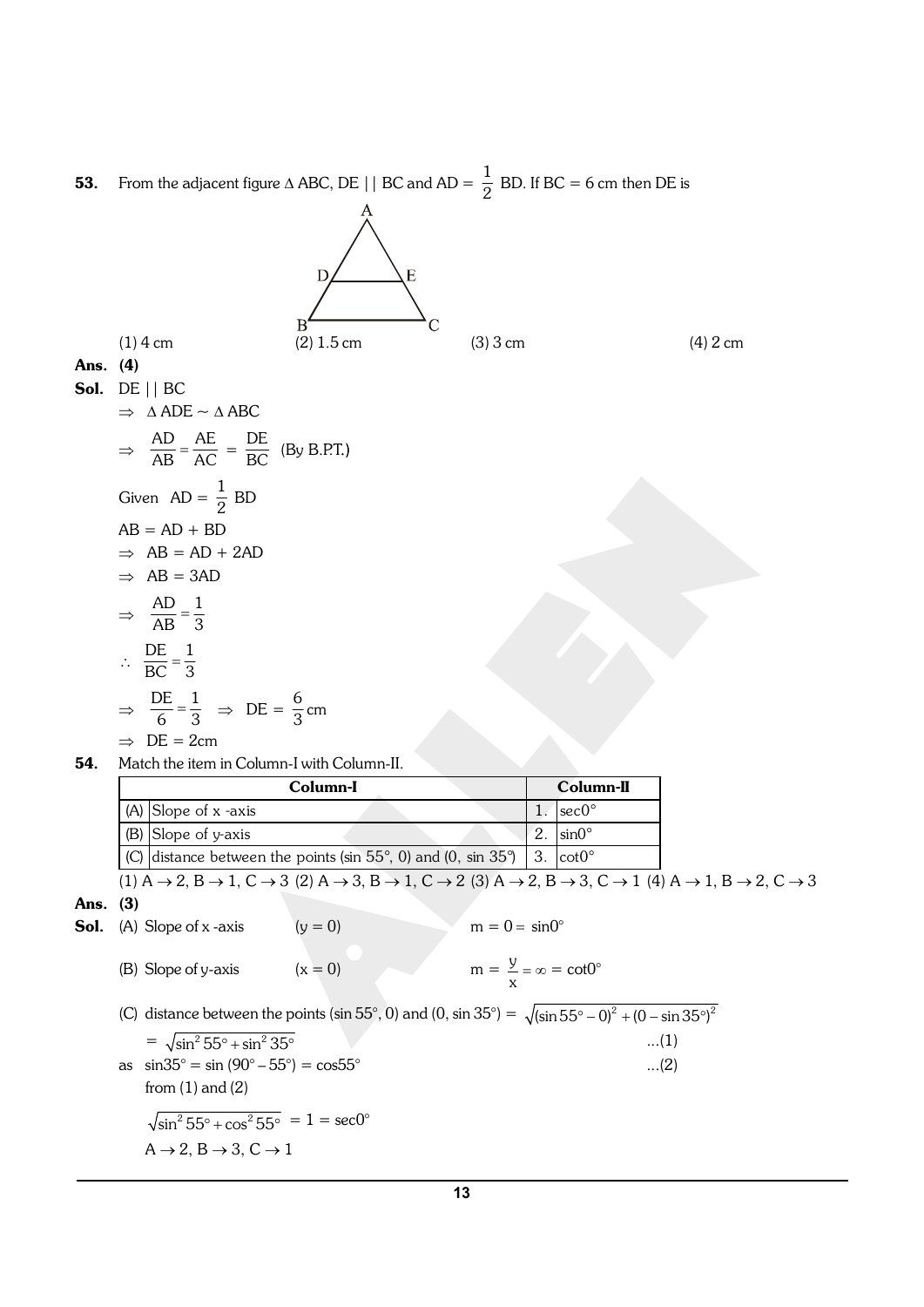55. Metallic spheres of radii 15 cm, 20 cm and 25 cm respectively are metlted to form a single solid sphere. Then the radius of the resulting sphere is

(1) 35 cm (2) 25 cm (3) 20 cm (4) 30 cm Ans. (4)

**Sol.** Volume of a solid sphere = Volume of a sphere  $(1) +$  Volume of a sphere  $(2) +$  Volume of a sphere  $(3)$ 

$$
\Rightarrow \frac{4}{3}\pi R^3 = \frac{4}{3}\pi r_1^3 + \frac{4}{3}\pi r_2^3 + \frac{4}{3}\pi r_3^3
$$

$$
\Rightarrow \frac{4}{3}\pi R^3 = \frac{4\pi}{3} [15^3 + 20^3 + 25^3]
$$

$$
\Rightarrow R^3 = 27000
$$

$$
\Rightarrow R = \sqrt[3]{2700} = 30 \text{ cm}
$$

**56.** If  $\alpha$  and  $\beta$  are the zereos of the polynomial  $P(x) = x^2 + 3x + k$  such that  $\alpha - \beta = 5$ , then the value of k is  $(1) - 4$   $(2) -3$   $(3) 5$   $(4) 2$ 

- Ans. (1)
- **Sol.** If  $\alpha$  and  $\beta$  are the zereos of the polynomial  $P(x)$  then

Sum of zeroes  $\alpha + \beta = \frac{-b}{\alpha}$  $\frac{0}{a} = -3$  ...(1) Product of zereos  $\alpha\beta = \frac{c}{c}$ a  $...(2)$  $\alpha - \beta = 5$  ...(3) Solving equation (1) and (3) , we have  $\alpha = 1, \beta = -4$ Put value of  $\alpha$  and  $\beta$  in equation (2), we have  $(1) (-4) = k \Rightarrow k = -4$ 57. If –2 is a root of the quadratic equation  $x^2 - px + 6 = 0$  and  $x^2 + px - k = 0$  has equal roots, then the value of k is (1) 14 (2) 18 (3) 6 (4) 10 Ans. (Correct option is not available) **Sol.**  $P(x) = x^2 - px + 6 = 0$  and  $Q(x) = x^2 + px - k = 0$ If  $-$  2 is a root of P(x) then P(-2) = 0  $\Rightarrow$  (-2)<sup>2</sup> – p(-2) + 6 = 0  $\Rightarrow$  4 + 2p + 6 = 0  $\Rightarrow p = -5$  ...(1) Also,  $Q(x)$  has equal roots then  $D = 0$  $\Rightarrow p^2 - 4(-k) = 0$  $\Rightarrow p^2 = -4 k$  ...(2) From equation (1) and (2)  $\Rightarrow (-5)^2 = -4k$  $\Rightarrow k = \frac{-25}{4}$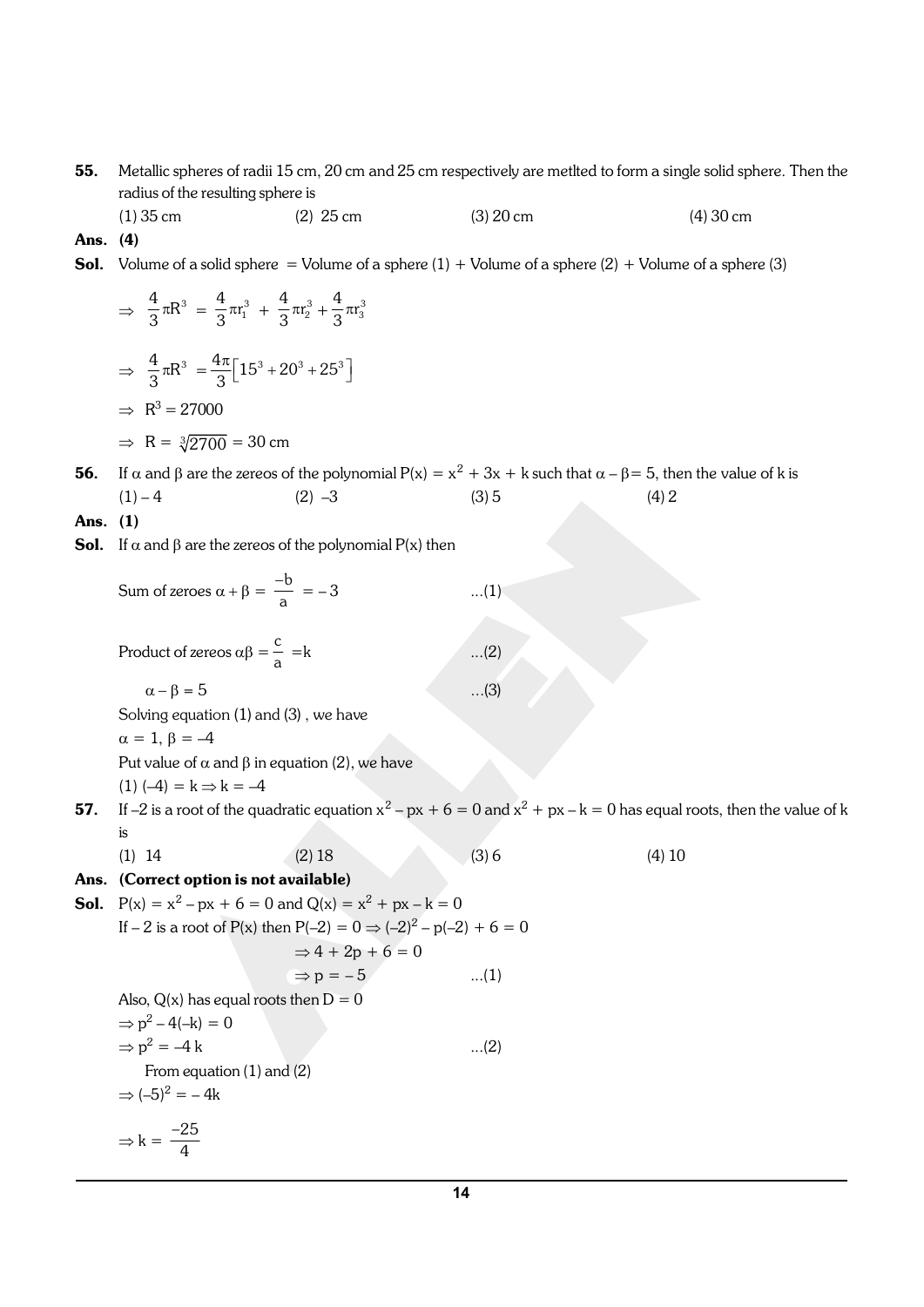**58.** If  $\triangle ABC$  is an equilateral triangle such that AB  $\perp$  BC, then AD<sup>2</sup> =

|      | A. $\frac{3a^2}{4}$                                                        | B. $\frac{3a^2}{2}$          | C. $\frac{3}{4}$ BC <sup>2</sup>                                                                     | D. $\frac{\sqrt{3}}{2}a$   |  |  |  |
|------|----------------------------------------------------------------------------|------------------------------|------------------------------------------------------------------------------------------------------|----------------------------|--|--|--|
|      | $(1)$ D                                                                    | $(2)$ A and C                | $(3)$ B and C                                                                                        | $(4)$ A                    |  |  |  |
| Ans. | (2)                                                                        |                              |                                                                                                      |                            |  |  |  |
| Sol. | Let $AB = BC = AC = a$                                                     |                              |                                                                                                      |                            |  |  |  |
|      | $AD^2 = AB^2 - BD^2$                                                       |                              |                                                                                                      |                            |  |  |  |
|      | $AD^2 = a^2 - \frac{a^2}{4}$                                               |                              | а                                                                                                    |                            |  |  |  |
|      | $AD^2 = \frac{3a^2}{4}$                                                    |                              | $rac{a}{2}$<br>$rac{a}{2}$<br>D                                                                      |                            |  |  |  |
|      | or $AD^2 = \frac{3}{4} BC^2$                                               |                              |                                                                                                      |                            |  |  |  |
|      | So A and C are right options.                                              |                              |                                                                                                      |                            |  |  |  |
| 59.  |                                                                            |                              | Match Column-I with Column-II and select the correct answer using the codes given below the columns. |                            |  |  |  |
|      | Column-I                                                                   |                              | Column-II                                                                                            |                            |  |  |  |
|      | <b>Political Party</b>                                                     |                              | <b>State</b>                                                                                         |                            |  |  |  |
|      | (A) SAD                                                                    |                              | (1) Uttar Pradesh                                                                                    |                            |  |  |  |
|      | (B) DMK                                                                    |                              | $(2)$ Assam                                                                                          |                            |  |  |  |
|      | (C) AGP                                                                    |                              | (3) Tamil Nadu                                                                                       |                            |  |  |  |
|      | (D) BLD                                                                    |                              | (4) Punjab                                                                                           |                            |  |  |  |
|      | $(1)$ A-l, B-3, C-2, D-4 $(2)$ A-4, B-2, C-3, D-1 $(3)$ A-4, B-3, C-2, D-1 |                              |                                                                                                      | (4) A-l, B-2, C-3, D-4     |  |  |  |
| Ans. | (3)                                                                        |                              |                                                                                                      |                            |  |  |  |
| Sol. | SAD - Punjab                                                               |                              |                                                                                                      |                            |  |  |  |
|      | DMK - Tamil Nadu<br>AGP - Assam                                            |                              |                                                                                                      |                            |  |  |  |
|      | BLD - U.P                                                                  |                              |                                                                                                      |                            |  |  |  |
| 60.  |                                                                            |                              | Which of the following is incorrect regarding with first general elections of India?                 |                            |  |  |  |
|      | (1) Separate ballot boxes for each candidate.                              |                              |                                                                                                      |                            |  |  |  |
|      | (2) Massive campaign to encourage the voters.                              |                              |                                                                                                      |                            |  |  |  |
|      | (3) Symbols were introduced.                                               |                              |                                                                                                      |                            |  |  |  |
|      | (4) Only 10% of the population could vote in that elections.               |                              |                                                                                                      |                            |  |  |  |
| Ans. | (4)                                                                        |                              |                                                                                                      |                            |  |  |  |
| Sol. | More than 10% of the population voted in the first election.               |                              |                                                                                                      |                            |  |  |  |
| 61.  | With reference to democracy, consider the following statements:            |                              |                                                                                                      |                            |  |  |  |
|      | (A) In a democracy, only leaders elected by people should rule the country |                              |                                                                                                      |                            |  |  |  |
|      |                                                                            |                              | (B) People have the freedom to express views, freedom to organise and freedom to protests.           |                            |  |  |  |
|      | Which of the statement(s) given above is /are correct?                     |                              |                                                                                                      |                            |  |  |  |
|      | $(1)$ (A) only                                                             | $(2)$ Niether $(A)$ or $(B)$ | $(3)$ (B) only                                                                                       | $(4)$ Both $(A)$ and $(B)$ |  |  |  |
| Ans. | (4)                                                                        |                              |                                                                                                      |                            |  |  |  |
| Sol. | Both the given statements are correct.                                     |                              |                                                                                                      |                            |  |  |  |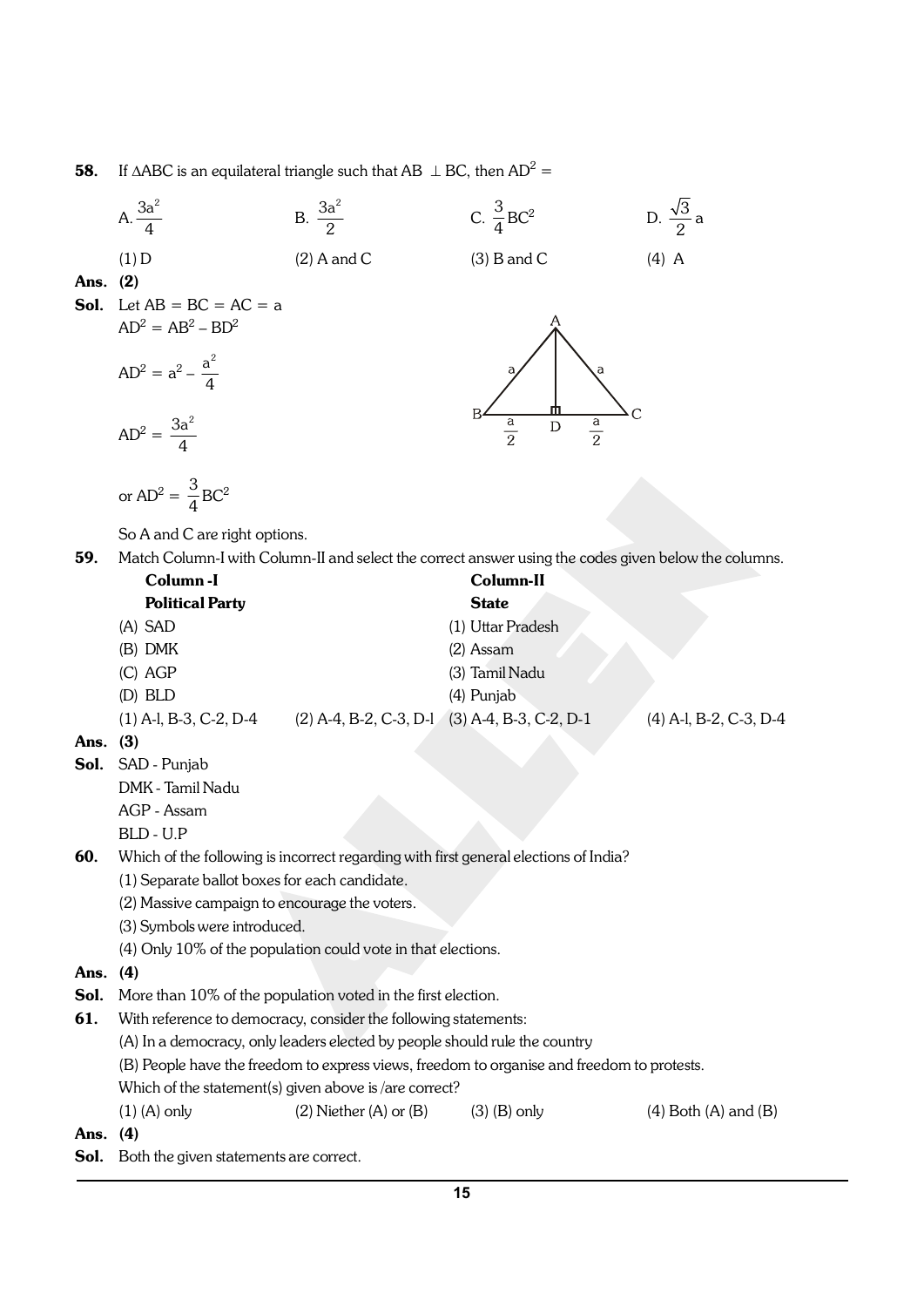- 62. Which of the following is correct regarding with "Coliation Government"?
	- (1) Power shared by different groups
	- (2) Power shared among Governments at different levels
	- (3) Power shared by two or more political parties
	- (4) Power shared among different organisations of Government

## Ans. (3)

- Sol. When power is shared between two or more political parties it is called Coalition Government.
- **63.** What type of information is not accessible to the citizen as per RTI?
	- (1) The manner of executions of subsidy programmes, including amounts allocated.
	- (2) Endanger the life or physical safety of a person.
	- (3) The particulars of its organization, functions and duties.
	- (4) The powers and duties of its officers and employees.
- Ans. (2)
- Sol. The threat to safety is not accessible to the people.
- 64. Identify the pointed states with their corresponding Social and Environment movements and select the correct option using the codes given below.



- (1) A- Silent Valley Movement, B-Chipko Movement ,C- Narmada Bachao Andolan , D-Meira Paibi Movement
- (2) A- Narmada Bachao Andolan, B-Silent Valley Movement, C-Chipko Movement, D-Meira Paibi Movement
- (3) A- Silent Valley Movement, B- Narmada Bachao Andolan, C-Chipko Movement , D-Meira Paibi Movement
- (4) A-Chipko Movement, B- Narmada Bachao Andolan, C- Silent Valley Movement, D-Meira Paibi Movement

## Ans. (3)

Sol. Silent Valley Movement - Kerala, Western Ghats Narmada Bachao Aandolan - Gujarat

Chipko Movement - Uttarakhand

- 65. With reference to the Fundamental Rights, consider the following statements:
	- (A) Indian Constitution gurantees Fundamental Rights to its citizen.
	- (B) Fundamental Rights are absolute and never suspended.
	- Which of the statement/s given above is /are correct ?

(1) Both (A)  $\&$  (B) (2) (A) only (3) Neither (A) Nor (B) (4) (B) only

- Ans. (2)
- Sol. Fundamental Rights are Relative and Not Absolute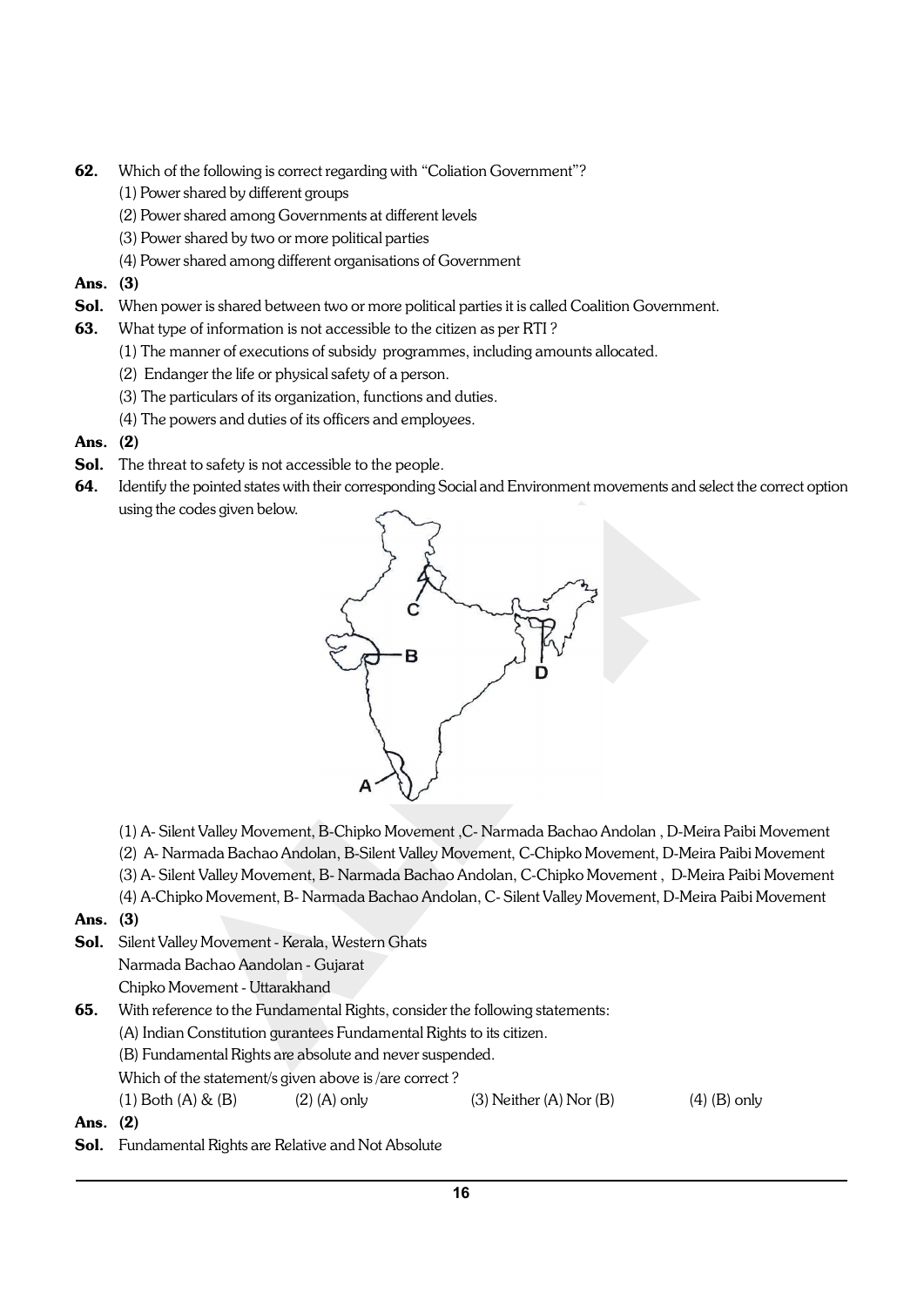| (1) United Nation Educational, Scientific and Cultural Organisation<br>(2) United Nations Organisation<br>(3) United Nations Childern's Fund<br>(4) United Nations Human Rights Commission<br>Ans. (4)<br>The given logo is of UNHRC<br>Sol.<br>67.<br>The Enzyme thrombokinase released by<br>(3) Red blood cells<br>(1) White blood cells<br>(2) Plasma<br>(4) Platelets<br>(4)<br>Ans.<br>Sol.<br>During the time of injury platelets will release thrombokinase enzyme that helps in activating blood clotting factor<br>68.<br>Find out the renewable resource<br>$(1)$ Petrol<br>(2) Natural gas<br>$(3)$ Coal<br>(4) Water<br>Ans. (4)<br>Petrol, Natural gas and coal are fossil fuels so they are non renewable while water is a renewable resource.<br>Sol.<br>69.<br>In animal kingdom, the first organism possessing back bones<br>(4) Amphibians<br>$(2)$ Aves<br>(3) Fishes<br>(1) Reptiles<br>Ans. $(3)$<br>Sol.<br>From the given organisms, fishes belongs to the first class of vertebrates that is Pisces.<br>70.<br>Match the item in column -I with Column - II<br>Column-I<br>Column-II<br>A. Plants Excrete material<br><b>Tears</b><br>1.<br><b>B.</b> Animals Excrete Material<br>Saliva<br>2.<br>3. Falling of leaves<br>C. Plants secretion<br>4. Gums<br>D. Animals secretion<br>$(2)$ A-2, B-1, C-3, D-4<br>$(3)$ A-3, B-1, C-4, D-2<br>$(4)$ A-1, B-3, C-2, D-4<br>$(1)$ A-4, B-2, C-1, D-3<br>Ans. (3)<br>Plants store excretory material in their leaves so they shed their leaves to excrete waste<br>Sol.<br>Animals excrete waste product like urea, salts etc.through tears<br>Gums are the secretion of plants while animals secrete saliva<br>Nodes of Ranvier absent in<br>71.<br>(1) Myelinated neurons<br>(2) Sensory neurons<br>(4) Non-myelinated neurons<br>(3) Motor neurons<br>(4)<br>Ans.<br>Sol.<br>Nodes of ranvier are the gap between myelin sheath so they are absent in non-myelinated neurons<br>72.<br>Parthenogenesis is<br>(1) Asexual reproduction<br>(2) Sexual reproduction<br>(3) Artificial propagation<br>Ans. $(1)$<br>Sol.<br>Parthenogenesis is a type of asexual reproduction in which a female gamete or egg cell develops into an individual<br>without fertilization.<br>One of the following is not related to Pea plant<br>73.<br>(2) It prefers self fertilization<br>(1) It is a biennial plant<br>(3) It has well defined Characters<br>(4) Presence of bisexual flowers | 66. | Observe the given 'Logo' and answer the question. |  |  |  |                         |  |  |  |
|-----------------------------------------------------------------------------------------------------------------------------------------------------------------------------------------------------------------------------------------------------------------------------------------------------------------------------------------------------------------------------------------------------------------------------------------------------------------------------------------------------------------------------------------------------------------------------------------------------------------------------------------------------------------------------------------------------------------------------------------------------------------------------------------------------------------------------------------------------------------------------------------------------------------------------------------------------------------------------------------------------------------------------------------------------------------------------------------------------------------------------------------------------------------------------------------------------------------------------------------------------------------------------------------------------------------------------------------------------------------------------------------------------------------------------------------------------------------------------------------------------------------------------------------------------------------------------------------------------------------------------------------------------------------------------------------------------------------------------------------------------------------------------------------------------------------------------------------------------------------------------------------------------------------------------------------------------------------------------------------------------------------------------------------------------------------------------------------------------------------------------------------------------------------------------------------------------------------------------------------------------------------------------------------------------------------------------------------------------------------------------------------------------------------------------------------------------|-----|---------------------------------------------------|--|--|--|-------------------------|--|--|--|
|                                                                                                                                                                                                                                                                                                                                                                                                                                                                                                                                                                                                                                                                                                                                                                                                                                                                                                                                                                                                                                                                                                                                                                                                                                                                                                                                                                                                                                                                                                                                                                                                                                                                                                                                                                                                                                                                                                                                                                                                                                                                                                                                                                                                                                                                                                                                                                                                                                                     |     | This 'Logo' represents to:                        |  |  |  |                         |  |  |  |
|                                                                                                                                                                                                                                                                                                                                                                                                                                                                                                                                                                                                                                                                                                                                                                                                                                                                                                                                                                                                                                                                                                                                                                                                                                                                                                                                                                                                                                                                                                                                                                                                                                                                                                                                                                                                                                                                                                                                                                                                                                                                                                                                                                                                                                                                                                                                                                                                                                                     |     |                                                   |  |  |  |                         |  |  |  |
|                                                                                                                                                                                                                                                                                                                                                                                                                                                                                                                                                                                                                                                                                                                                                                                                                                                                                                                                                                                                                                                                                                                                                                                                                                                                                                                                                                                                                                                                                                                                                                                                                                                                                                                                                                                                                                                                                                                                                                                                                                                                                                                                                                                                                                                                                                                                                                                                                                                     |     |                                                   |  |  |  |                         |  |  |  |
|                                                                                                                                                                                                                                                                                                                                                                                                                                                                                                                                                                                                                                                                                                                                                                                                                                                                                                                                                                                                                                                                                                                                                                                                                                                                                                                                                                                                                                                                                                                                                                                                                                                                                                                                                                                                                                                                                                                                                                                                                                                                                                                                                                                                                                                                                                                                                                                                                                                     |     |                                                   |  |  |  |                         |  |  |  |
|                                                                                                                                                                                                                                                                                                                                                                                                                                                                                                                                                                                                                                                                                                                                                                                                                                                                                                                                                                                                                                                                                                                                                                                                                                                                                                                                                                                                                                                                                                                                                                                                                                                                                                                                                                                                                                                                                                                                                                                                                                                                                                                                                                                                                                                                                                                                                                                                                                                     |     |                                                   |  |  |  |                         |  |  |  |
|                                                                                                                                                                                                                                                                                                                                                                                                                                                                                                                                                                                                                                                                                                                                                                                                                                                                                                                                                                                                                                                                                                                                                                                                                                                                                                                                                                                                                                                                                                                                                                                                                                                                                                                                                                                                                                                                                                                                                                                                                                                                                                                                                                                                                                                                                                                                                                                                                                                     |     |                                                   |  |  |  |                         |  |  |  |
|                                                                                                                                                                                                                                                                                                                                                                                                                                                                                                                                                                                                                                                                                                                                                                                                                                                                                                                                                                                                                                                                                                                                                                                                                                                                                                                                                                                                                                                                                                                                                                                                                                                                                                                                                                                                                                                                                                                                                                                                                                                                                                                                                                                                                                                                                                                                                                                                                                                     |     |                                                   |  |  |  |                         |  |  |  |
|                                                                                                                                                                                                                                                                                                                                                                                                                                                                                                                                                                                                                                                                                                                                                                                                                                                                                                                                                                                                                                                                                                                                                                                                                                                                                                                                                                                                                                                                                                                                                                                                                                                                                                                                                                                                                                                                                                                                                                                                                                                                                                                                                                                                                                                                                                                                                                                                                                                     |     |                                                   |  |  |  |                         |  |  |  |
|                                                                                                                                                                                                                                                                                                                                                                                                                                                                                                                                                                                                                                                                                                                                                                                                                                                                                                                                                                                                                                                                                                                                                                                                                                                                                                                                                                                                                                                                                                                                                                                                                                                                                                                                                                                                                                                                                                                                                                                                                                                                                                                                                                                                                                                                                                                                                                                                                                                     |     |                                                   |  |  |  |                         |  |  |  |
|                                                                                                                                                                                                                                                                                                                                                                                                                                                                                                                                                                                                                                                                                                                                                                                                                                                                                                                                                                                                                                                                                                                                                                                                                                                                                                                                                                                                                                                                                                                                                                                                                                                                                                                                                                                                                                                                                                                                                                                                                                                                                                                                                                                                                                                                                                                                                                                                                                                     |     |                                                   |  |  |  |                         |  |  |  |
|                                                                                                                                                                                                                                                                                                                                                                                                                                                                                                                                                                                                                                                                                                                                                                                                                                                                                                                                                                                                                                                                                                                                                                                                                                                                                                                                                                                                                                                                                                                                                                                                                                                                                                                                                                                                                                                                                                                                                                                                                                                                                                                                                                                                                                                                                                                                                                                                                                                     |     |                                                   |  |  |  |                         |  |  |  |
|                                                                                                                                                                                                                                                                                                                                                                                                                                                                                                                                                                                                                                                                                                                                                                                                                                                                                                                                                                                                                                                                                                                                                                                                                                                                                                                                                                                                                                                                                                                                                                                                                                                                                                                                                                                                                                                                                                                                                                                                                                                                                                                                                                                                                                                                                                                                                                                                                                                     |     |                                                   |  |  |  |                         |  |  |  |
|                                                                                                                                                                                                                                                                                                                                                                                                                                                                                                                                                                                                                                                                                                                                                                                                                                                                                                                                                                                                                                                                                                                                                                                                                                                                                                                                                                                                                                                                                                                                                                                                                                                                                                                                                                                                                                                                                                                                                                                                                                                                                                                                                                                                                                                                                                                                                                                                                                                     |     |                                                   |  |  |  |                         |  |  |  |
|                                                                                                                                                                                                                                                                                                                                                                                                                                                                                                                                                                                                                                                                                                                                                                                                                                                                                                                                                                                                                                                                                                                                                                                                                                                                                                                                                                                                                                                                                                                                                                                                                                                                                                                                                                                                                                                                                                                                                                                                                                                                                                                                                                                                                                                                                                                                                                                                                                                     |     |                                                   |  |  |  |                         |  |  |  |
|                                                                                                                                                                                                                                                                                                                                                                                                                                                                                                                                                                                                                                                                                                                                                                                                                                                                                                                                                                                                                                                                                                                                                                                                                                                                                                                                                                                                                                                                                                                                                                                                                                                                                                                                                                                                                                                                                                                                                                                                                                                                                                                                                                                                                                                                                                                                                                                                                                                     |     |                                                   |  |  |  |                         |  |  |  |
|                                                                                                                                                                                                                                                                                                                                                                                                                                                                                                                                                                                                                                                                                                                                                                                                                                                                                                                                                                                                                                                                                                                                                                                                                                                                                                                                                                                                                                                                                                                                                                                                                                                                                                                                                                                                                                                                                                                                                                                                                                                                                                                                                                                                                                                                                                                                                                                                                                                     |     |                                                   |  |  |  |                         |  |  |  |
|                                                                                                                                                                                                                                                                                                                                                                                                                                                                                                                                                                                                                                                                                                                                                                                                                                                                                                                                                                                                                                                                                                                                                                                                                                                                                                                                                                                                                                                                                                                                                                                                                                                                                                                                                                                                                                                                                                                                                                                                                                                                                                                                                                                                                                                                                                                                                                                                                                                     |     |                                                   |  |  |  |                         |  |  |  |
|                                                                                                                                                                                                                                                                                                                                                                                                                                                                                                                                                                                                                                                                                                                                                                                                                                                                                                                                                                                                                                                                                                                                                                                                                                                                                                                                                                                                                                                                                                                                                                                                                                                                                                                                                                                                                                                                                                                                                                                                                                                                                                                                                                                                                                                                                                                                                                                                                                                     |     |                                                   |  |  |  |                         |  |  |  |
|                                                                                                                                                                                                                                                                                                                                                                                                                                                                                                                                                                                                                                                                                                                                                                                                                                                                                                                                                                                                                                                                                                                                                                                                                                                                                                                                                                                                                                                                                                                                                                                                                                                                                                                                                                                                                                                                                                                                                                                                                                                                                                                                                                                                                                                                                                                                                                                                                                                     |     |                                                   |  |  |  |                         |  |  |  |
|                                                                                                                                                                                                                                                                                                                                                                                                                                                                                                                                                                                                                                                                                                                                                                                                                                                                                                                                                                                                                                                                                                                                                                                                                                                                                                                                                                                                                                                                                                                                                                                                                                                                                                                                                                                                                                                                                                                                                                                                                                                                                                                                                                                                                                                                                                                                                                                                                                                     |     |                                                   |  |  |  |                         |  |  |  |
|                                                                                                                                                                                                                                                                                                                                                                                                                                                                                                                                                                                                                                                                                                                                                                                                                                                                                                                                                                                                                                                                                                                                                                                                                                                                                                                                                                                                                                                                                                                                                                                                                                                                                                                                                                                                                                                                                                                                                                                                                                                                                                                                                                                                                                                                                                                                                                                                                                                     |     |                                                   |  |  |  |                         |  |  |  |
|                                                                                                                                                                                                                                                                                                                                                                                                                                                                                                                                                                                                                                                                                                                                                                                                                                                                                                                                                                                                                                                                                                                                                                                                                                                                                                                                                                                                                                                                                                                                                                                                                                                                                                                                                                                                                                                                                                                                                                                                                                                                                                                                                                                                                                                                                                                                                                                                                                                     |     |                                                   |  |  |  |                         |  |  |  |
|                                                                                                                                                                                                                                                                                                                                                                                                                                                                                                                                                                                                                                                                                                                                                                                                                                                                                                                                                                                                                                                                                                                                                                                                                                                                                                                                                                                                                                                                                                                                                                                                                                                                                                                                                                                                                                                                                                                                                                                                                                                                                                                                                                                                                                                                                                                                                                                                                                                     |     |                                                   |  |  |  |                         |  |  |  |
|                                                                                                                                                                                                                                                                                                                                                                                                                                                                                                                                                                                                                                                                                                                                                                                                                                                                                                                                                                                                                                                                                                                                                                                                                                                                                                                                                                                                                                                                                                                                                                                                                                                                                                                                                                                                                                                                                                                                                                                                                                                                                                                                                                                                                                                                                                                                                                                                                                                     |     |                                                   |  |  |  |                         |  |  |  |
|                                                                                                                                                                                                                                                                                                                                                                                                                                                                                                                                                                                                                                                                                                                                                                                                                                                                                                                                                                                                                                                                                                                                                                                                                                                                                                                                                                                                                                                                                                                                                                                                                                                                                                                                                                                                                                                                                                                                                                                                                                                                                                                                                                                                                                                                                                                                                                                                                                                     |     |                                                   |  |  |  |                         |  |  |  |
|                                                                                                                                                                                                                                                                                                                                                                                                                                                                                                                                                                                                                                                                                                                                                                                                                                                                                                                                                                                                                                                                                                                                                                                                                                                                                                                                                                                                                                                                                                                                                                                                                                                                                                                                                                                                                                                                                                                                                                                                                                                                                                                                                                                                                                                                                                                                                                                                                                                     |     |                                                   |  |  |  |                         |  |  |  |
|                                                                                                                                                                                                                                                                                                                                                                                                                                                                                                                                                                                                                                                                                                                                                                                                                                                                                                                                                                                                                                                                                                                                                                                                                                                                                                                                                                                                                                                                                                                                                                                                                                                                                                                                                                                                                                                                                                                                                                                                                                                                                                                                                                                                                                                                                                                                                                                                                                                     |     |                                                   |  |  |  |                         |  |  |  |
|                                                                                                                                                                                                                                                                                                                                                                                                                                                                                                                                                                                                                                                                                                                                                                                                                                                                                                                                                                                                                                                                                                                                                                                                                                                                                                                                                                                                                                                                                                                                                                                                                                                                                                                                                                                                                                                                                                                                                                                                                                                                                                                                                                                                                                                                                                                                                                                                                                                     |     |                                                   |  |  |  |                         |  |  |  |
|                                                                                                                                                                                                                                                                                                                                                                                                                                                                                                                                                                                                                                                                                                                                                                                                                                                                                                                                                                                                                                                                                                                                                                                                                                                                                                                                                                                                                                                                                                                                                                                                                                                                                                                                                                                                                                                                                                                                                                                                                                                                                                                                                                                                                                                                                                                                                                                                                                                     |     |                                                   |  |  |  |                         |  |  |  |
|                                                                                                                                                                                                                                                                                                                                                                                                                                                                                                                                                                                                                                                                                                                                                                                                                                                                                                                                                                                                                                                                                                                                                                                                                                                                                                                                                                                                                                                                                                                                                                                                                                                                                                                                                                                                                                                                                                                                                                                                                                                                                                                                                                                                                                                                                                                                                                                                                                                     |     |                                                   |  |  |  |                         |  |  |  |
|                                                                                                                                                                                                                                                                                                                                                                                                                                                                                                                                                                                                                                                                                                                                                                                                                                                                                                                                                                                                                                                                                                                                                                                                                                                                                                                                                                                                                                                                                                                                                                                                                                                                                                                                                                                                                                                                                                                                                                                                                                                                                                                                                                                                                                                                                                                                                                                                                                                     |     |                                                   |  |  |  |                         |  |  |  |
|                                                                                                                                                                                                                                                                                                                                                                                                                                                                                                                                                                                                                                                                                                                                                                                                                                                                                                                                                                                                                                                                                                                                                                                                                                                                                                                                                                                                                                                                                                                                                                                                                                                                                                                                                                                                                                                                                                                                                                                                                                                                                                                                                                                                                                                                                                                                                                                                                                                     |     |                                                   |  |  |  |                         |  |  |  |
|                                                                                                                                                                                                                                                                                                                                                                                                                                                                                                                                                                                                                                                                                                                                                                                                                                                                                                                                                                                                                                                                                                                                                                                                                                                                                                                                                                                                                                                                                                                                                                                                                                                                                                                                                                                                                                                                                                                                                                                                                                                                                                                                                                                                                                                                                                                                                                                                                                                     |     |                                                   |  |  |  |                         |  |  |  |
|                                                                                                                                                                                                                                                                                                                                                                                                                                                                                                                                                                                                                                                                                                                                                                                                                                                                                                                                                                                                                                                                                                                                                                                                                                                                                                                                                                                                                                                                                                                                                                                                                                                                                                                                                                                                                                                                                                                                                                                                                                                                                                                                                                                                                                                                                                                                                                                                                                                     |     |                                                   |  |  |  |                         |  |  |  |
|                                                                                                                                                                                                                                                                                                                                                                                                                                                                                                                                                                                                                                                                                                                                                                                                                                                                                                                                                                                                                                                                                                                                                                                                                                                                                                                                                                                                                                                                                                                                                                                                                                                                                                                                                                                                                                                                                                                                                                                                                                                                                                                                                                                                                                                                                                                                                                                                                                                     |     |                                                   |  |  |  |                         |  |  |  |
|                                                                                                                                                                                                                                                                                                                                                                                                                                                                                                                                                                                                                                                                                                                                                                                                                                                                                                                                                                                                                                                                                                                                                                                                                                                                                                                                                                                                                                                                                                                                                                                                                                                                                                                                                                                                                                                                                                                                                                                                                                                                                                                                                                                                                                                                                                                                                                                                                                                     |     |                                                   |  |  |  |                         |  |  |  |
|                                                                                                                                                                                                                                                                                                                                                                                                                                                                                                                                                                                                                                                                                                                                                                                                                                                                                                                                                                                                                                                                                                                                                                                                                                                                                                                                                                                                                                                                                                                                                                                                                                                                                                                                                                                                                                                                                                                                                                                                                                                                                                                                                                                                                                                                                                                                                                                                                                                     |     |                                                   |  |  |  |                         |  |  |  |
|                                                                                                                                                                                                                                                                                                                                                                                                                                                                                                                                                                                                                                                                                                                                                                                                                                                                                                                                                                                                                                                                                                                                                                                                                                                                                                                                                                                                                                                                                                                                                                                                                                                                                                                                                                                                                                                                                                                                                                                                                                                                                                                                                                                                                                                                                                                                                                                                                                                     |     |                                                   |  |  |  | (4) Natural propagation |  |  |  |
|                                                                                                                                                                                                                                                                                                                                                                                                                                                                                                                                                                                                                                                                                                                                                                                                                                                                                                                                                                                                                                                                                                                                                                                                                                                                                                                                                                                                                                                                                                                                                                                                                                                                                                                                                                                                                                                                                                                                                                                                                                                                                                                                                                                                                                                                                                                                                                                                                                                     |     |                                                   |  |  |  |                         |  |  |  |
|                                                                                                                                                                                                                                                                                                                                                                                                                                                                                                                                                                                                                                                                                                                                                                                                                                                                                                                                                                                                                                                                                                                                                                                                                                                                                                                                                                                                                                                                                                                                                                                                                                                                                                                                                                                                                                                                                                                                                                                                                                                                                                                                                                                                                                                                                                                                                                                                                                                     |     |                                                   |  |  |  |                         |  |  |  |
|                                                                                                                                                                                                                                                                                                                                                                                                                                                                                                                                                                                                                                                                                                                                                                                                                                                                                                                                                                                                                                                                                                                                                                                                                                                                                                                                                                                                                                                                                                                                                                                                                                                                                                                                                                                                                                                                                                                                                                                                                                                                                                                                                                                                                                                                                                                                                                                                                                                     |     |                                                   |  |  |  |                         |  |  |  |
|                                                                                                                                                                                                                                                                                                                                                                                                                                                                                                                                                                                                                                                                                                                                                                                                                                                                                                                                                                                                                                                                                                                                                                                                                                                                                                                                                                                                                                                                                                                                                                                                                                                                                                                                                                                                                                                                                                                                                                                                                                                                                                                                                                                                                                                                                                                                                                                                                                                     |     |                                                   |  |  |  |                         |  |  |  |
|                                                                                                                                                                                                                                                                                                                                                                                                                                                                                                                                                                                                                                                                                                                                                                                                                                                                                                                                                                                                                                                                                                                                                                                                                                                                                                                                                                                                                                                                                                                                                                                                                                                                                                                                                                                                                                                                                                                                                                                                                                                                                                                                                                                                                                                                                                                                                                                                                                                     |     |                                                   |  |  |  |                         |  |  |  |
|                                                                                                                                                                                                                                                                                                                                                                                                                                                                                                                                                                                                                                                                                                                                                                                                                                                                                                                                                                                                                                                                                                                                                                                                                                                                                                                                                                                                                                                                                                                                                                                                                                                                                                                                                                                                                                                                                                                                                                                                                                                                                                                                                                                                                                                                                                                                                                                                                                                     |     |                                                   |  |  |  |                         |  |  |  |
| Ans. (1)                                                                                                                                                                                                                                                                                                                                                                                                                                                                                                                                                                                                                                                                                                                                                                                                                                                                                                                                                                                                                                                                                                                                                                                                                                                                                                                                                                                                                                                                                                                                                                                                                                                                                                                                                                                                                                                                                                                                                                                                                                                                                                                                                                                                                                                                                                                                                                                                                                            |     |                                                   |  |  |  |                         |  |  |  |
| Sol.<br>Pea plant is an annual plant.                                                                                                                                                                                                                                                                                                                                                                                                                                                                                                                                                                                                                                                                                                                                                                                                                                                                                                                                                                                                                                                                                                                                                                                                                                                                                                                                                                                                                                                                                                                                                                                                                                                                                                                                                                                                                                                                                                                                                                                                                                                                                                                                                                                                                                                                                                                                                                                                               |     |                                                   |  |  |  |                         |  |  |  |
|                                                                                                                                                                                                                                                                                                                                                                                                                                                                                                                                                                                                                                                                                                                                                                                                                                                                                                                                                                                                                                                                                                                                                                                                                                                                                                                                                                                                                                                                                                                                                                                                                                                                                                                                                                                                                                                                                                                                                                                                                                                                                                                                                                                                                                                                                                                                                                                                                                                     |     |                                                   |  |  |  |                         |  |  |  |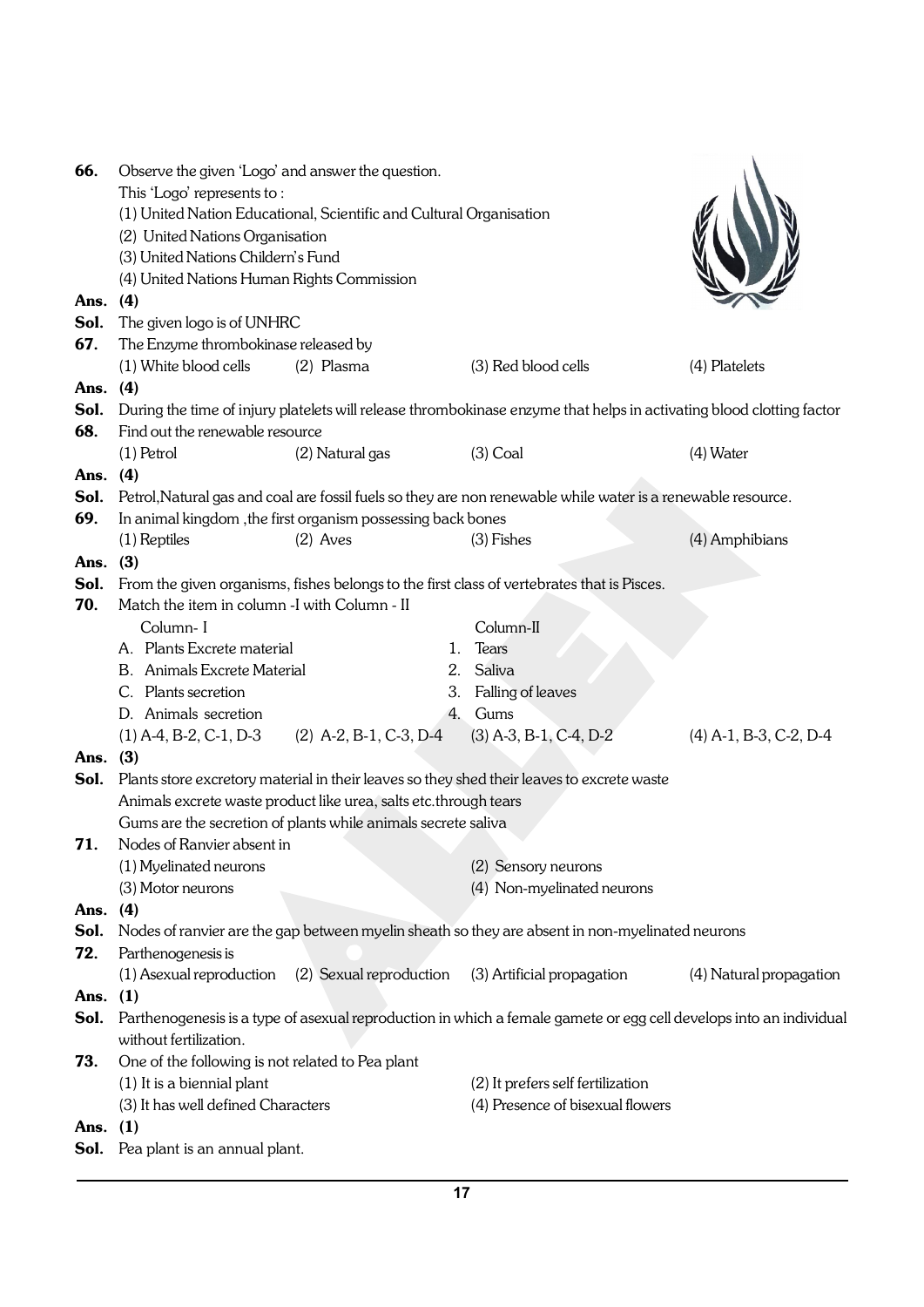| 74.          |                                                                                                                                                                                                                                                                  | One of the following digestive juices which contains no enzyme        |                                                                                                                     |                                      |  |  |  |  |
|--------------|------------------------------------------------------------------------------------------------------------------------------------------------------------------------------------------------------------------------------------------------------------------|-----------------------------------------------------------------------|---------------------------------------------------------------------------------------------------------------------|--------------------------------------|--|--|--|--|
|              | $(1)$ Lipase                                                                                                                                                                                                                                                     | $(2)$ Trypsin                                                         | (3) Amylase                                                                                                         | $(4)$ Bile                           |  |  |  |  |
| Ans.         | (4)                                                                                                                                                                                                                                                              |                                                                       |                                                                                                                     |                                      |  |  |  |  |
| Sol.         | Bile juice does not contain any digestive enzyme while lipase, trypsin and amylase are digestive enzymes.                                                                                                                                                        |                                                                       |                                                                                                                     |                                      |  |  |  |  |
| 75.          | If you think chest cavity is a room, in this the diaphragm may be                                                                                                                                                                                                |                                                                       |                                                                                                                     |                                      |  |  |  |  |
|              | $(1)$ Windows                                                                                                                                                                                                                                                    | $(2)$ Walls                                                           | $(3)$ Roof                                                                                                          | $(4)$ Floor                          |  |  |  |  |
| Ans.         | (4)                                                                                                                                                                                                                                                              |                                                                       |                                                                                                                     |                                      |  |  |  |  |
| Sol.         |                                                                                                                                                                                                                                                                  |                                                                       | Diaphragm forms the floor of chest cavity as it is present at posterior part of chest cavity.                       |                                      |  |  |  |  |
| 76.          |                                                                                                                                                                                                                                                                  | In a living cell the fluid present inside the nucleus called as       |                                                                                                                     |                                      |  |  |  |  |
|              | (1) Nucleoplasm                                                                                                                                                                                                                                                  | (2) Cytoplasm                                                         | (3) Protoplasm                                                                                                      | (4) Endoplasm                        |  |  |  |  |
| Ans.         | (1)                                                                                                                                                                                                                                                              |                                                                       |                                                                                                                     |                                      |  |  |  |  |
| Sol.         | Nucleoplasm is the fluid present inside nucleus.                                                                                                                                                                                                                 |                                                                       |                                                                                                                     |                                      |  |  |  |  |
| 77.          |                                                                                                                                                                                                                                                                  |                                                                       | The scientific name of human is "Homo sapiens". In this the word "Sapiens" represents                               |                                      |  |  |  |  |
|              | $(1)$ Family                                                                                                                                                                                                                                                     | (2) Species                                                           | (3) Genera                                                                                                          | $(4)$ Class                          |  |  |  |  |
| Ans.         | (2)                                                                                                                                                                                                                                                              |                                                                       |                                                                                                                     |                                      |  |  |  |  |
| Sol.         |                                                                                                                                                                                                                                                                  |                                                                       | As per the binomial nomenclature Homo is the name of Genus while sapiens is the name of species.                    |                                      |  |  |  |  |
| 78.          | In human eye, the cornea formed from                                                                                                                                                                                                                             |                                                                       |                                                                                                                     |                                      |  |  |  |  |
|              | $(1)$ Iris                                                                                                                                                                                                                                                       | (2) Choroid                                                           | (3) Retina                                                                                                          | (4) Sclera                           |  |  |  |  |
| Ans. (4)     |                                                                                                                                                                                                                                                                  |                                                                       |                                                                                                                     |                                      |  |  |  |  |
| Sol.         |                                                                                                                                                                                                                                                                  |                                                                       | The external layer of eye ball is composed of sclera. The anterior portion of this layer is called the cornea       |                                      |  |  |  |  |
| 79.          | The hormone "Ghrelin" is secreted by                                                                                                                                                                                                                             |                                                                       |                                                                                                                     |                                      |  |  |  |  |
|              | (1) Wall of the stomach                                                                                                                                                                                                                                          | (2) Wall of the intestine                                             | (3) Wall of the Esophagus                                                                                           | (4) Salivary glands                  |  |  |  |  |
| Ans.         | (1)                                                                                                                                                                                                                                                              |                                                                       |                                                                                                                     |                                      |  |  |  |  |
| Sol.         |                                                                                                                                                                                                                                                                  |                                                                       | Gherelin is often termed as the hunger hormone produced by specialized cells that lines the stomach.                |                                      |  |  |  |  |
| 80.          | Ecological pyramids was first introduced by                                                                                                                                                                                                                      |                                                                       |                                                                                                                     |                                      |  |  |  |  |
|              | $(1)$ Darwin                                                                                                                                                                                                                                                     | (2) William Elton.                                                    | (3) Charles Elton.                                                                                                  | (4) Mendel                           |  |  |  |  |
| Ans.         | (3)                                                                                                                                                                                                                                                              |                                                                       |                                                                                                                     |                                      |  |  |  |  |
| Sol.         |                                                                                                                                                                                                                                                                  | Ecological pyramids was first introduced by Charles Elton.            |                                                                                                                     |                                      |  |  |  |  |
| 81.          | Which of the following are correct regarding WTO?                                                                                                                                                                                                                |                                                                       |                                                                                                                     |                                      |  |  |  |  |
|              | (i) It's main aim is to liberalise international trade.                                                                                                                                                                                                          |                                                                       |                                                                                                                     |                                      |  |  |  |  |
|              |                                                                                                                                                                                                                                                                  | (ii) It was started at the initiative of the developed countries.     |                                                                                                                     |                                      |  |  |  |  |
|              |                                                                                                                                                                                                                                                                  | (iii) The rules of WTO are framed to favour the developing countries. |                                                                                                                     |                                      |  |  |  |  |
|              |                                                                                                                                                                                                                                                                  | (iv) It establishes rules regarding international trade.              |                                                                                                                     |                                      |  |  |  |  |
|              | $(1)$ Only (ii) and (iii)                                                                                                                                                                                                                                        | $(2)$ Only (iii) and (iv)                                             | (3) All of these                                                                                                    | $(4)$ Only $(i)$ , $(ii)$ and $(iv)$ |  |  |  |  |
| Ans.         | (4)                                                                                                                                                                                                                                                              |                                                                       |                                                                                                                     |                                      |  |  |  |  |
| Sol.         |                                                                                                                                                                                                                                                                  |                                                                       | World Trade Organisation (WTO) is one such organisation whose aim is to liberalise international trade. Started at  |                                      |  |  |  |  |
|              |                                                                                                                                                                                                                                                                  |                                                                       | the initiative of the developed countries, WTO establishes rules regarding international trade, and sees that these |                                      |  |  |  |  |
|              | rules are obeyed.                                                                                                                                                                                                                                                |                                                                       |                                                                                                                     |                                      |  |  |  |  |
| 82.          |                                                                                                                                                                                                                                                                  | Which of the following is not a feature of the liberalisation?        |                                                                                                                     |                                      |  |  |  |  |
|              | a. Businesses are allowed to make decisions freeely about what they wish to import or export.<br>b. Government removes restrictions from foreign trade.<br>c. MNCs are allowed to work in the country.<br>d. It establishes rules regarding international trade. |                                                                       |                                                                                                                     |                                      |  |  |  |  |
|              |                                                                                                                                                                                                                                                                  |                                                                       |                                                                                                                     |                                      |  |  |  |  |
|              |                                                                                                                                                                                                                                                                  |                                                                       |                                                                                                                     |                                      |  |  |  |  |
|              |                                                                                                                                                                                                                                                                  |                                                                       |                                                                                                                     |                                      |  |  |  |  |
|              | $(1)$ Only a, b, d<br>(2)                                                                                                                                                                                                                                        | $(2)$ Only b,c                                                        | (3) All of these                                                                                                    | $(4)$ Only c,d                       |  |  |  |  |
| Ans.<br>Sol. |                                                                                                                                                                                                                                                                  |                                                                       | With liberalisation of trade, businesses are allowed to make decisions freely about what they wish to import or     |                                      |  |  |  |  |
|              |                                                                                                                                                                                                                                                                  |                                                                       |                                                                                                                     |                                      |  |  |  |  |
|              | export. The government imposes much less restrictions than before and is therefore said to be more liberal.                                                                                                                                                      |                                                                       |                                                                                                                     |                                      |  |  |  |  |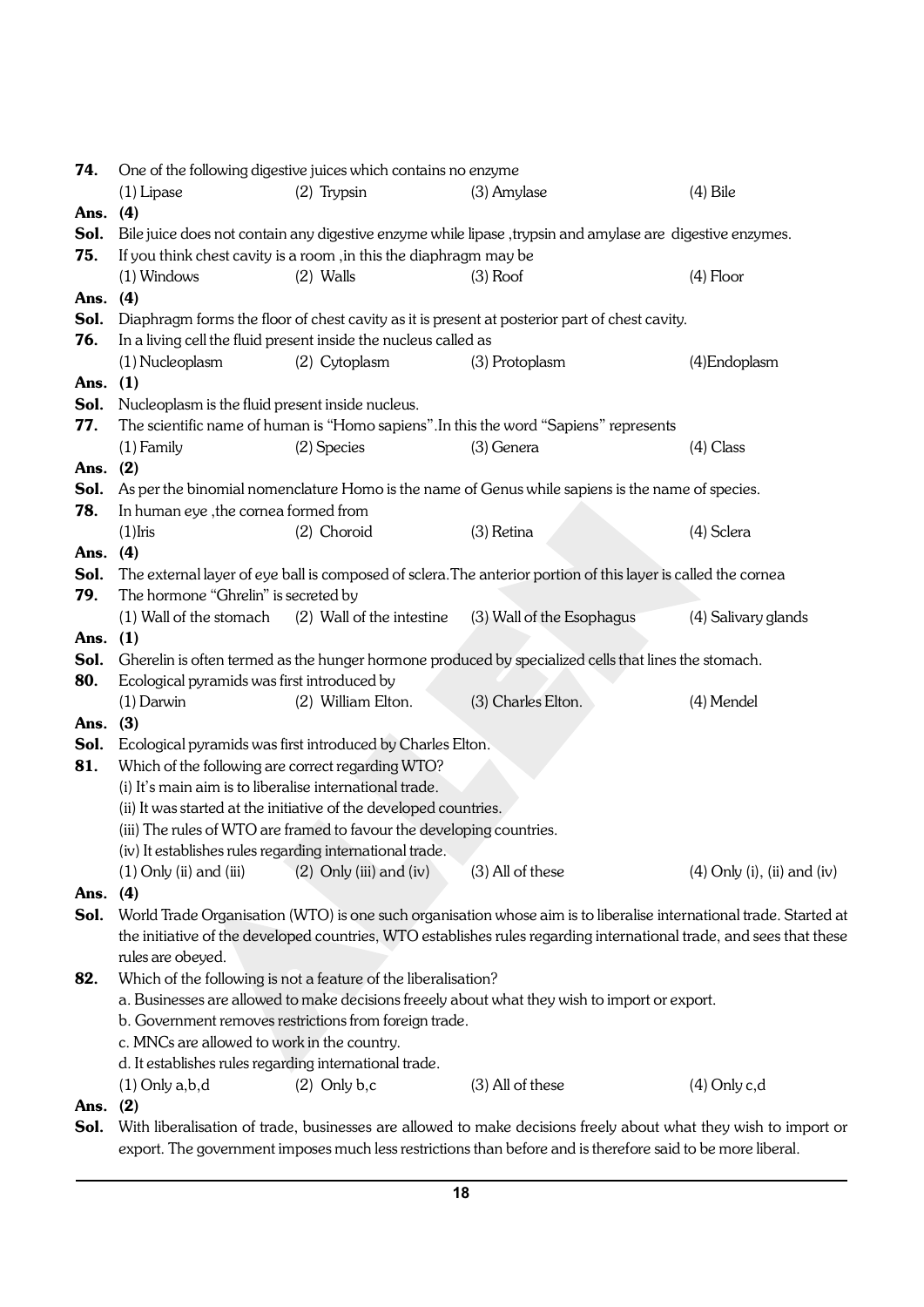- 83. Choose the wrong pair from given below.
	- (1) Per capita income US \$ 1,035 and above low countries
	- (2) Per capita income World Bank.
	- (3) Per capita income US \$ 12,600 and above rich countries.
	- (4) Human Development Index UNDP
- Ans. (1)
- Sol. Countries with per capita income of US \$12,600 and above per annum in 2012 are called high income countries or rich countries. Those with per capita income of US \$1,035 or less per annum in 2012 are called low income countries.
- 84. For calculating Body Mass Index (BMI), weight of the person is divided by the
	- (1) Square of the sum of height and weight
	- (2) Square of the weight
	- (3) Square of the height
	- (4) Square root of the height
- Ans. (3)
- Sol. BMI=(weight in kgs/ height in metres squared)
- 85. In the rural areas, the unorganised sector mostly comprises of
	- (i) Landless agricultural labourer
	- (ii) Garment makers
	- (iii) Street vendors.
	- (iv) Sharecroppers and artisans.
	- (1) (i) and (ii)  $(2)$  (iii) and (iv)  $(3)$  (ii) and (iii)  $(4)$  (i) and (iv)

- Ans. (4)
- Sol. Garment makers and street vendors work in the urban areas not in rural areas.
- 86. Which of the following is not correct relating to service sector?
	- (1) 25% of people are engaged in service sector.
	- (2) All the people who employed in service sector are earning high income
	- (3) Service sector in India employs many different kinds of people.
	- (4) All service sector activities are not growing equally well
- Ans. (2)
- Sol. All the people employed in service sector do not earn high incomes.
- 87. Which of the following methods can be used by the government for a fair globlisation?
	- (i) impose trade barriers.
	- (ii) negotiate at the WTO for fairer rules.
	- (iii) align with other developing countries.
	- (iv) close its market for foreign trade.
	- $(1)$  Only  $(i)$ ,  $(ii)$  and  $(iii)$   $(2)$  Only  $(i)$  and  $(ii)$
	- (3) All of these  $(4)$  Only (ii) and (iv)
- Ans. (1)
- Sol. If necessary, the government can use trade and investment barriers. It can negotiate at the WTO for 'fairer rules'. It can also align with other developing countries with similar interests to fight against the domination of developed countries in the WTO.
- 88. Terms of credit does not include (1) Interest rate (2) Collateral (3) Cheque (4) Mode of repayment Ans. (3)
- Sol. Cheque is not included in Terms of Credit.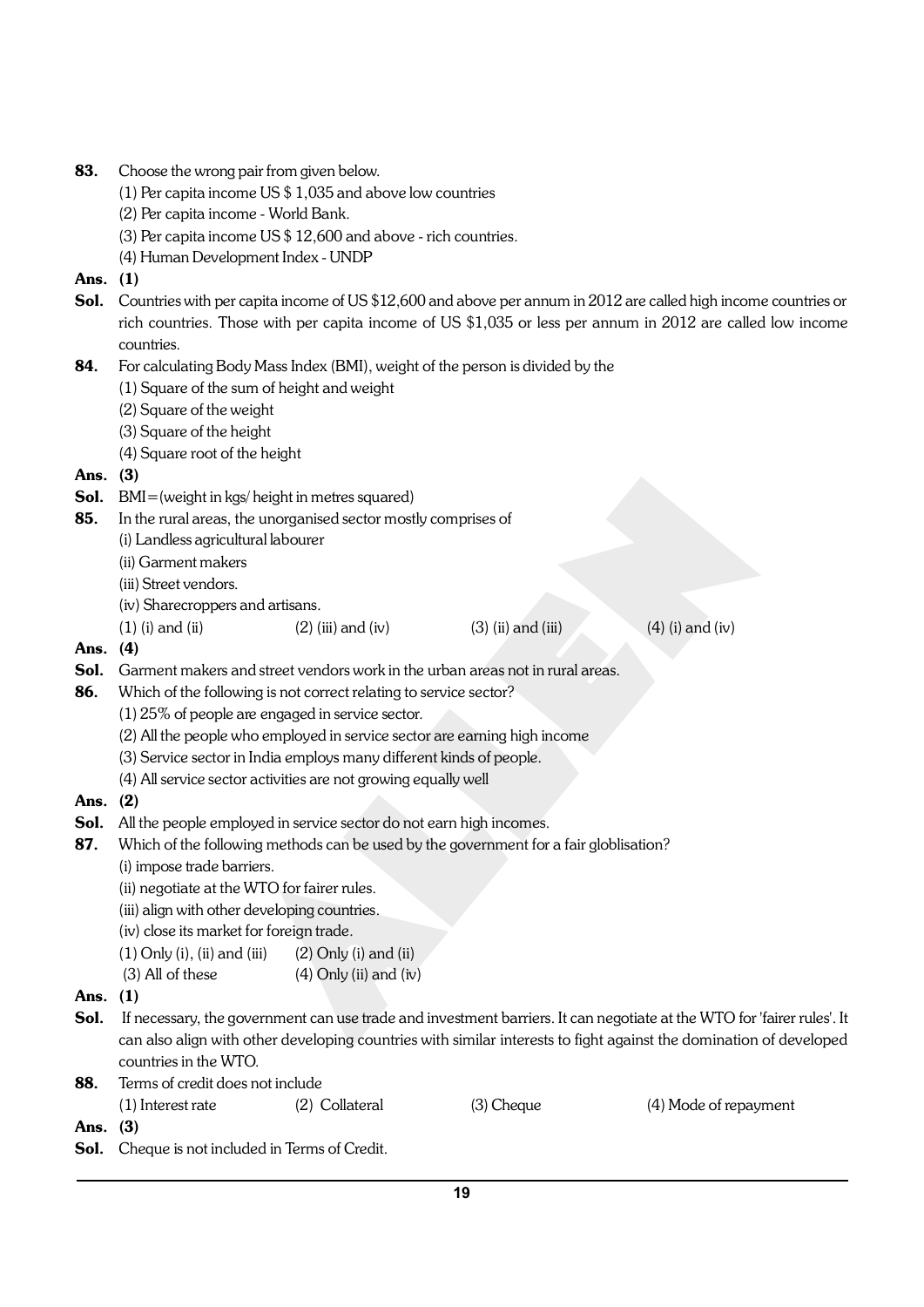| 89.      | Which is not the main principle of United Nations Organisation?                                                                                                         |                                                                             |                                                                                                          |                  |  |  |  |  |
|----------|-------------------------------------------------------------------------------------------------------------------------------------------------------------------------|-----------------------------------------------------------------------------|----------------------------------------------------------------------------------------------------------|------------------|--|--|--|--|
|          | (1) Promote social progress                                                                                                                                             |                                                                             | (2) Uphold human rights                                                                                  |                  |  |  |  |  |
|          | (3) Achieve equality among different countries                                                                                                                          |                                                                             | (4) Preserve peace                                                                                       |                  |  |  |  |  |
| Ans.     | (3)                                                                                                                                                                     |                                                                             |                                                                                                          |                  |  |  |  |  |
| Sol.     | The UN Charter sets out four main purposes:                                                                                                                             |                                                                             |                                                                                                          |                  |  |  |  |  |
|          | (a) Maintaining worldwide peace and security                                                                                                                            |                                                                             |                                                                                                          |                  |  |  |  |  |
|          | (b) Developing relations among nations                                                                                                                                  |                                                                             |                                                                                                          |                  |  |  |  |  |
|          | (c) Fostering cooperation between nations in order to solve economic, social, cultural, or humanitarian international                                                   |                                                                             |                                                                                                          |                  |  |  |  |  |
|          | problems                                                                                                                                                                |                                                                             |                                                                                                          |                  |  |  |  |  |
|          | (d) Providing a forum for bringing countries together to meet the UN's purposes and goals                                                                               |                                                                             |                                                                                                          |                  |  |  |  |  |
| 90.      |                                                                                                                                                                         | Consider the following statements:                                          |                                                                                                          |                  |  |  |  |  |
|          | (A) In 1937 the Muslim League got only 4.4 percent of the total Muslim votes.                                                                                           |                                                                             |                                                                                                          |                  |  |  |  |  |
|          | (B) In 1946 when elections were held again for the provincial and central assemblies, the Muslim League succeeded                                                       |                                                                             |                                                                                                          |                  |  |  |  |  |
|          | in winning the M uslim seats decisively.                                                                                                                                |                                                                             |                                                                                                          |                  |  |  |  |  |
|          |                                                                                                                                                                         | (C) It was occurred by sensitive response of Congress Party with Muslims.   |                                                                                                          |                  |  |  |  |  |
|          | Which of the statements given above are correct?                                                                                                                        |                                                                             |                                                                                                          |                  |  |  |  |  |
|          | $(1)$ A, B & C                                                                                                                                                          | $(2)$ a & C only                                                            | $(3)$ B & C only                                                                                         | $(4)$ A & B only |  |  |  |  |
| Ans.     | (4)                                                                                                                                                                     |                                                                             |                                                                                                          |                  |  |  |  |  |
| Sol.     |                                                                                                                                                                         |                                                                             | (a) In 1937 the Muslim League got only 4.4 percent of the total Muslim vote cast in the elections.       |                  |  |  |  |  |
|          | (b) In 1946, when elections were held again for the provincial and central assemblies, the League succeeded in                                                          |                                                                             |                                                                                                          |                  |  |  |  |  |
|          |                                                                                                                                                                         | winning the Muslim seats decisively.                                        |                                                                                                          |                  |  |  |  |  |
|          |                                                                                                                                                                         | (c) The League pointed out many issues and blamed Congress of insensitivity |                                                                                                          |                  |  |  |  |  |
| 91.      |                                                                                                                                                                         |                                                                             | The following regional military and strategic alliances given below, is not related to U.S.A.            |                  |  |  |  |  |
|          | (1) WARSAW                                                                                                                                                              | $(2)$ CENTO                                                                 | $(3)$ SEATO                                                                                              | $(4)$ NATO       |  |  |  |  |
| Ans. (1) |                                                                                                                                                                         |                                                                             |                                                                                                          |                  |  |  |  |  |
| Sol.     | WARSAW is related to USSR                                                                                                                                               |                                                                             |                                                                                                          |                  |  |  |  |  |
| 92.      |                                                                                                                                                                         |                                                                             | Match Column - I with Column - II and select the correct answer using the codes given below the columns. |                  |  |  |  |  |
|          | Column-I                                                                                                                                                                | Column-II                                                                   |                                                                                                          |                  |  |  |  |  |
|          | (A) Bolsheviks                                                                                                                                                          | (1) Mussolini                                                               |                                                                                                          |                  |  |  |  |  |
|          | (B) Mensheviks                                                                                                                                                          | (2) Hitler                                                                  |                                                                                                          |                  |  |  |  |  |
|          | (C) Nazism                                                                                                                                                              | (3) Lenin                                                                   |                                                                                                          |                  |  |  |  |  |
|          | (D) Fascism                                                                                                                                                             | (4) Kerensky                                                                |                                                                                                          |                  |  |  |  |  |
|          |                                                                                                                                                                         |                                                                             | $(1)$ A-2, B-4, C-3, D-1 $(2)$ A-3, B-4, C-2, D-1 $(3)$ A-1, B-2, C-3, D-4 $(4)$ A-4, B-3, C-2, D-1      |                  |  |  |  |  |
| Ans.     | (2)                                                                                                                                                                     |                                                                             |                                                                                                          |                  |  |  |  |  |
| Sol.     | Bolsheviks - Lenin                                                                                                                                                      |                                                                             |                                                                                                          |                  |  |  |  |  |
|          | Mensheviks - Kerensky                                                                                                                                                   |                                                                             |                                                                                                          |                  |  |  |  |  |
|          | Nazism - Hitler                                                                                                                                                         |                                                                             |                                                                                                          |                  |  |  |  |  |
|          | Fascism - Mussolini                                                                                                                                                     |                                                                             |                                                                                                          |                  |  |  |  |  |
| 93.      | Which statement is incorrect with regard to "Tebhaga" Movement?<br>(1) This movement about to tenancy reforms.<br>(2) This movement was led by Provincial Kissan Sabha. |                                                                             |                                                                                                          |                  |  |  |  |  |
|          |                                                                                                                                                                         |                                                                             |                                                                                                          |                  |  |  |  |  |
|          |                                                                                                                                                                         |                                                                             |                                                                                                          |                  |  |  |  |  |
|          |                                                                                                                                                                         | (3) Bigger Landlords participated in this movement.                         |                                                                                                          |                  |  |  |  |  |
|          | (4) This agitation was started in Bengal.                                                                                                                               |                                                                             |                                                                                                          |                  |  |  |  |  |
| Ans.     | (3)                                                                                                                                                                     |                                                                             |                                                                                                          |                  |  |  |  |  |
| Sol.     |                                                                                                                                                                         | Bigger landlords did not participate in the movement.                       |                                                                                                          |                  |  |  |  |  |

**20**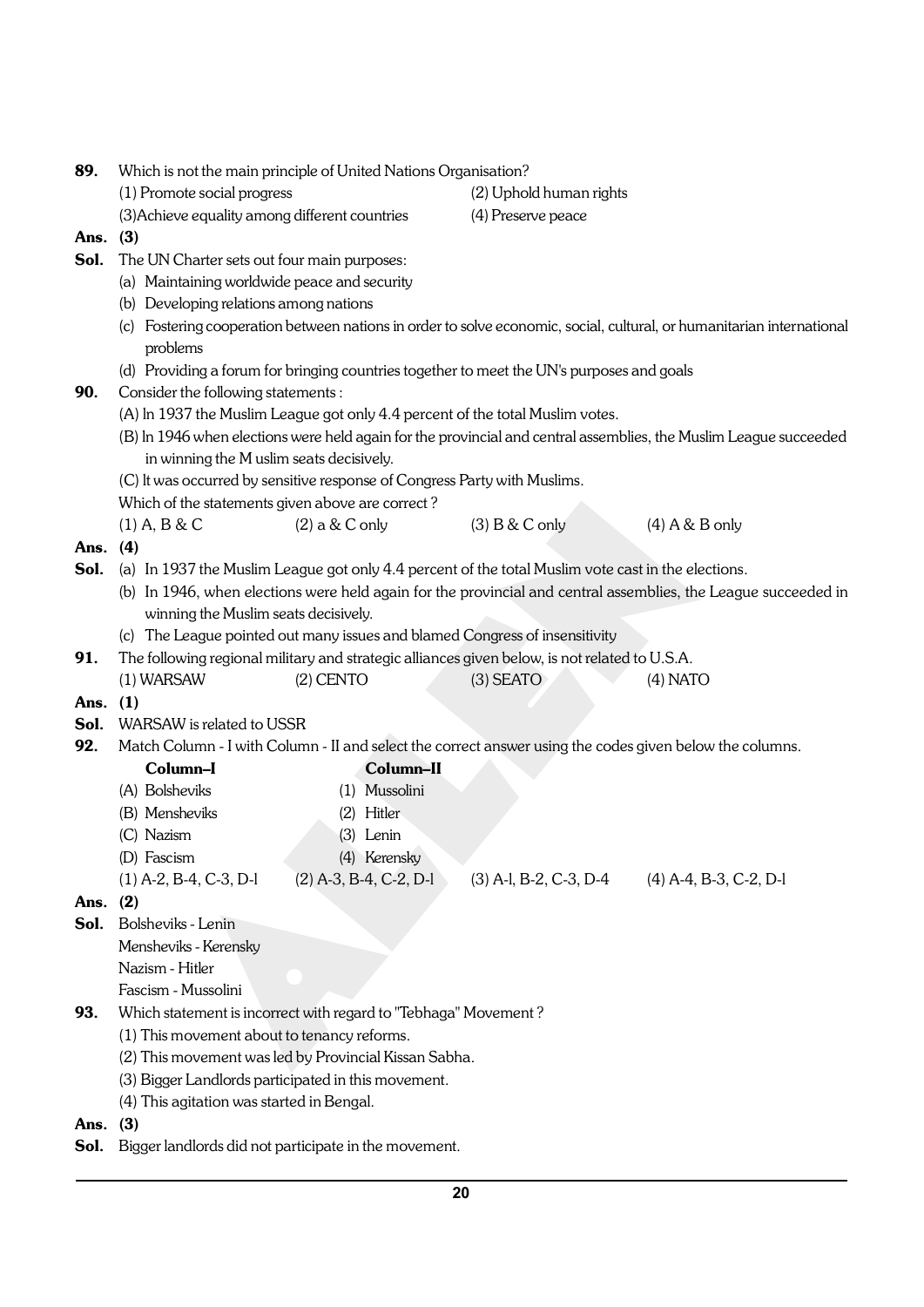94. The "Zollverein" is known as (1) Tax (2) Customs Union (3) Administrative Union (4) Religious Union Ans. (2) Sol. Zolleverein is a Customs Union 95. Arrange the following events in correct chronological order with regard to Indian National Movement: (A) Quit India Movement (B) Three member Cabinet Mission came to India (C) Direct Action Day (D) Cripps Mission came to India (1) A, D, B, C (2) A, B, C, D (3) D, C, B, A (4) D, A, B, C Ans. (4) Sol. Quit India Movement - August 1942 Three Members Cabinet Mission - March 1946 Direct Action Day - 16th August 1946 Cripps Mission - April 1942 96. In March 1945, the US President, Harry Truman, said 'we have emerged from this war as the most powerful nation in the world-the most powerful nation, perhaps, in all history". This is not reason for this statement. (1) Infact the Second World War helped USA grow out of its economic misery caused by the Great Depression. (2) Far from the theatres of war, the industries and agriculture of USA prospered. (3) This ensured full employment and high productivity in US during the Second World War. (4) Only villages of USA had been completely destroyed. Ans. (4) **Sol.** There is no reference of the villages being destroyed by the USA 97. The French were keen to develop Vietnam as an exporter of Rice. For this purpose they did not adopt this strategy. (1) Encouraging landlords. (2) improving irrigation network (3) Taken up of land reforms (4) Facilitating marketing of agricultural produce like rice & rubber Ans. (3) Sol. The French did not adopt the strategy to take up land reform measures. 98. Match Column - I with Column - II and select the correct answer using the codes given below the columns. Column–I Column–II (A) Spain (1) Mexico (B) Belgium (2) Congo (C) Portugal (3) Brazil (D) Britain (4) Nigeria (1) A-3, B-l, C-2, D-4 (2) A-2, B-3, C-l, D-4 (3) A-4, B-3, C-2, D-l (4) A-l, B-2, C-3, D-4 Ans. (4) Sol. Spain - Mexico Belgium - Congo Portugal - Brazil Britain - Nigeria 99. Eric Hobsbawm, a historian, called the 20th century "the age of extremes". This is not the reason for that statement. (1) Great Depression (2) Occurred two world wars (3) Women got their right to vote (4) Established colonies Ans. (4) Sol. The colonies were not established